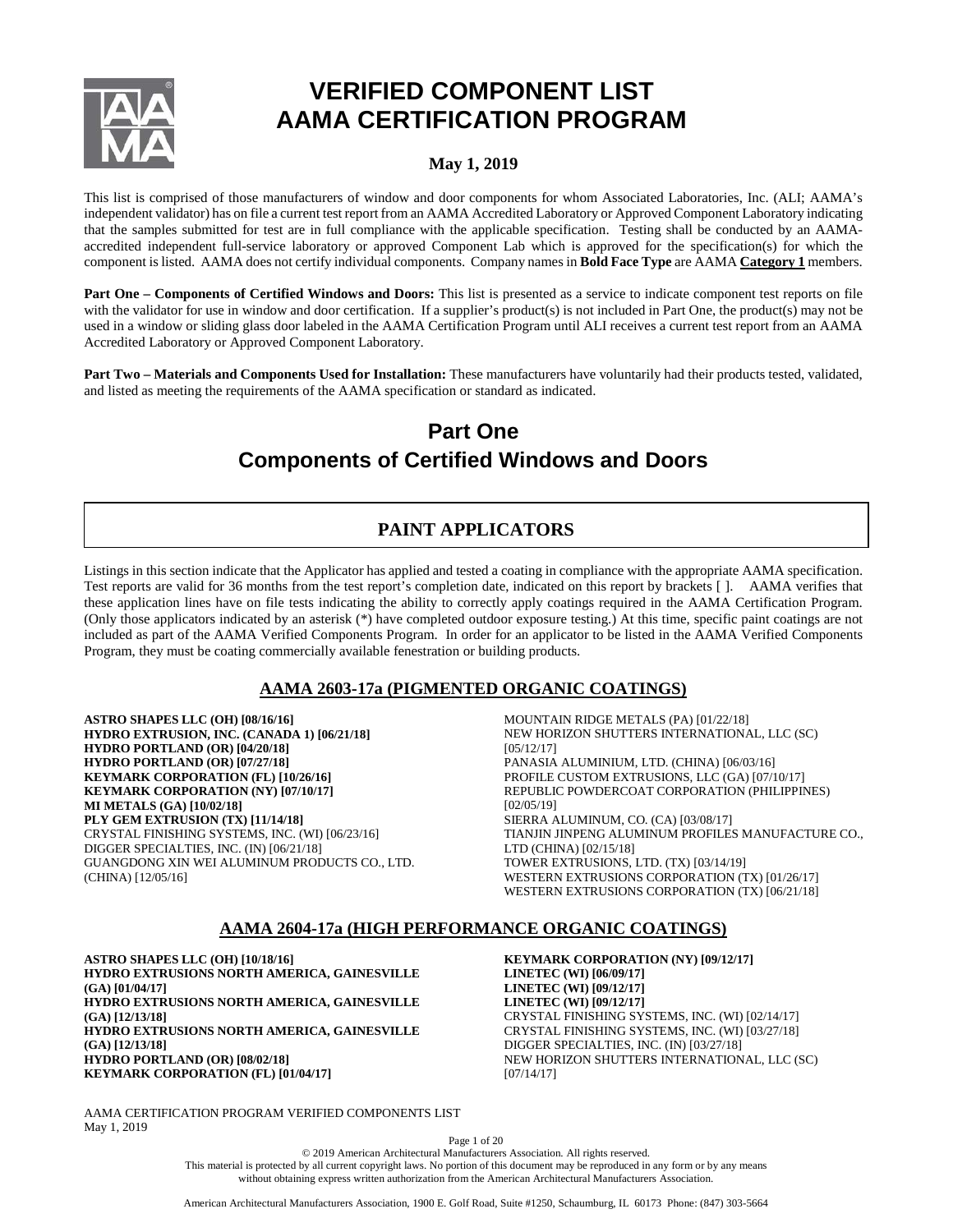PROFILE CUSTOM EXTRSUIONS, LLC (GA) [09/12/17] PROFILE CUSTOM EXTRUSIONS, LLC (GA) [06/29/16] THERMAL WINDOWS, INC. (OK) [10/26/17] TOWER EXTRUSIONS, LTD. (TX) [11/29/17] TUNG KUANG INDUSTRIAL JOINT STOCK COMPANY (VIETNAM) [01/04/17]

TUNG KUANG INDUSTRIAL JOINT STOCK COMPANY (VIETNAM) [01/04/17] WESTERN EXTRUSIONS CORPORATION (TX) [10/26/17] WESTERN EXTRUSIONS CORPORATION (TX) [07/23/18]

### **AAMA 2605-17a (SUPERIOR PERFORMING ORGANIC COATINGS)**

**ASTRO SHAPES LLC (OH) [11/28/16] HYDRO EXTRUSIONS NORTH AMERICA, GAINESVILLE (GA) [02/09/17] HYDRO EXTRUSIONS NORTH AMERICA, GAINESVILLE (GA) [02/09/17] HYDRO EXTRUSIONS NORTH AMERICA, GAINESVILLE (GA) [01/31/19] HYDRO EXTRUSIONS NORTH AMERICA, YANKTON (SD) [10/23/17] HYDRO PORTLAND (OR) [08/13/18] KEYMARK CORPORATION (FL) [02/09/17] KEYMARK CORPORATION (NY) [12/02/16] KEYMARK CORPORATION (NY) [10/24/17] LINETEC (WI) [07/21/17]**

ALUMINIO TEXCOCO, S.A. de C.V. (MEXICO) [07/02/18] ALTAISEER ALUMINUM COMPANY (SAUDI ARABIA [10/24/16] ALTAISEER ALUMINUM COMPANY (SAUDI ARABIA [10/24/16] CRYSTAL FINISHING SYSTEMS, INC. (WI) [05/16/18] DIGGER SPECIALTIES, INC. (IN) [05/10/18] KEYSTONE KOATING, LLC (PA) [05/25/18] NEW HORIZON SHUTTERS INTERNATIONAL, LLC (SC) [08/25/17] SIERRA ALUMINUM, CO. (CA) [06/21/17] THERMAL WINDOWS, INC. (OK) [12/06/17] TOWER EXTRUSIONS, LTD. (TX) [05/09/16] TOWER EXTRUSIONS, LTD. (TX) [01/11/18] WESTERN EXTRUSIONS CORPORATION (TX) [02/02/17] WESTERN EXTRUSIONS CORPORATION (TX) [08/29/18]

### **AAMA 307-16, TIER 2 (LAMINATES INTENDED FOR USE ON AAMA CERTIFIED PROFILES)**

SPARTECH, LLC (MO) [7/11/17] SPARTECH, LLC (MO) [7/11/17]

# **AAMA 611-14 (ANODIZED ARCHITECTURAL ALUMINUM)**

**HYDRO EXTRUSIONS NORTH AMERICA, DELHI (LA) CLASS II CLEAR [03/23/18] HYDRO EXTRUSIONS NORTH AMERICA, DELHI (LA) CLASS I DARK BRONZE [04/19/18] HYDRO EXTRUSIONS NORTH AMERICA, DELHI (LA) CLASS I CLEAR [06/18/18] HYDRO EXTRUSIONS NORTH AMERICA, DELHI (LA) CLASS I DARK BRONZE [06/18/18] HYDRO PORTLAND (OR) CLASS II CLEAR [03/23/17] HYDRO PORTLAND (OR) CLASS I CLEAR [12/13/17] HYDRO PORTLAND (OR) CLASS I BLACK [07/23/18] KEYMARK CORPORATION (NY) CLASS II CLEAR [06/21/17] KEYMARK CORPORATION (NY) CLASS II DARK BRONZE [06/21/17] KEYMARK CORPORATION (NY) CLASS I CLEAR [09/12/17] KEYMARK CORPORATION (NY) CLASS I DARK BRONZE [09/12/17] LINETEC (WI) CLASS I CLEAR [05/16/18] LINETEC (WI) CLASS II CLEAR [02/20/18]** JIANGYIN EAST-CHINA ALUMINIUM TECHNOLOGY CO., LTD. (CHINA) [11/26/18] WESTERN EXTRUSIONS CORPORATION (TX) CLASS II CLEAR [09/11/18] WESTERN EXTRUSIONS CORPORATION (TX) CLASS I CLEAR [12/03/18]

### **AAMA 612-17a (COMBINED COATINGS OF ANODIC OXIDE AND TRANSPARENT ORGANIC COATINGS ON ARCHITECTURAL ALUMINUM)**

**YKK AP AMERICA (GA2) [06/09/16] YKK AP AMERICA (GA2) [06/09/16]**

### **AAMA 613-17a (ORGANIC COATINGS ON PLASTIC PROFILES)**

**COLORCOAT, INC. (AZ) [08/02/18] COLORCOAT, INC. (AZ) [08/02/18] COLORCOAT, INC. (AZ) [08/02/18] COLORCOAT, INC. (CA) [09/18/18] COLORCOAT, INC. (CA) [09/18/18] COLORCOAT, INC. (CA) [09/18/18] COLORCOAT, INC. (KY) [08/02/18] COLORCOAT, INC. (NC) [03/18/19] COLORCOAT, INC. (NC) [03/18/19] COLORCOAT, INC. (OR) [07/18/18]**

**COLORCOAT, INC. (OR) [08/22/18] COLORCOAT, INC. (OR) [08/22/18] COLORCOAT, INC. (PA) [06/04/18] COLORCOAT, INC. (PA) [06/04/18] MILGARD MANUFACTURING, INC. (CA1) [04/10/18] MILGARD MANUFACTURING, INC. (CA1) [0918/18] MILGARD MANUFACTURING, INC. (CA2) [09/18/18] MILGARD MANUFACTURING, INC. (CA3) [09/18/18] MILGARD MANUFACTURING, INC. (CO) [09/18/18] MILGARD MANUFACTURING, INC. (OR) [09/18/18]**

AAMA CERTIFICATION PROGRAM VERIFIED COMPONENTS LIST May 1, 2019

Page 2 of 20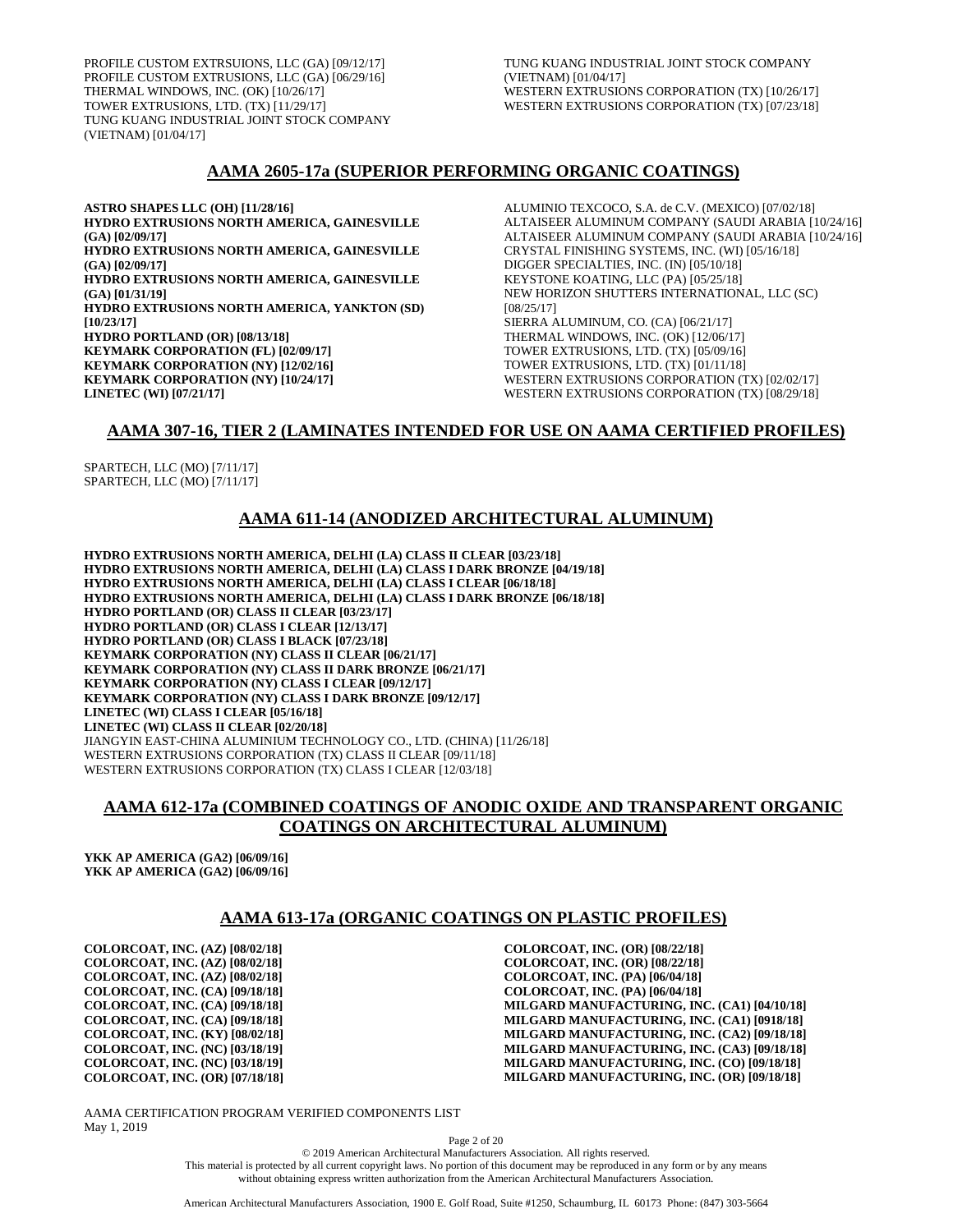**MILGARD MANUFACTURING, INC. (TX) [08/29/18] MILGARD MANUFACTURING, INC. (WA1) [09/18/18] P.H. TECH, INC. (CANADA) [05/02/18] SIMONTON WINDOWS (CA) [07/18/16]** ANLIN INDUSTRIES (CA) [09/02/16] AV COATINGS, LTD. (CANADA) [12/19/17] AV COATINGS, LTD. (CANADA) [12/19/17] (THE) COEUR D'ALENE WINDOW COMPANY (WA) [03/13/19] MAGNOLIA WINDOW AND DOOR (GA) [02/28/18] MAGNOLIA WINDOW AND DOOR (GA) [03/26/18]

MOUNTAIN RIDGE METALS (PA) [02/07/19] NEW HORIZON SHUTTERS INTERNATIONAL, LLC (SC) [11/22/17] NEW HORIZON SHUTTERS INTERNATIONAL, LLC (SC) [11/22/17] NEW HORIZON SHUTTERS INTERNATIONAL, LLC (SC) [03/07/18] NEW HORIZON SHUTTERS INTERNATIONAL, LLC (SC) [03/07/18]

# **AAMA 614-17a (HIGH PERFORMANCE ORGANIC COATINGS ON PLASTIC PROFILES)**

NEW HORIZON SHUTTERS INTERNATIONAL, LLC (SC) [01/25/18] NEW HORIZON SHUTTERS INTERNATIONAL, LLC (SC) [01/25/18]

### **AAMA 615-17a (SUPERIOR PERFORMING ORGANIC COATINGS ON PLASTIC PROFILES)**

**COLORCOAT, INC. (CA) [01/02/19] COLORCOAT, INC. (CA) [01/02/19] COLORCOAT, INC. (CA) [01/02/19] NUCOAT NORTH AMERICA, LLC [07/06/17]** ANLIN INDUSTRIES (CA) [05/22/17] AV COATINGS, LTD. (CANADA) [02/06/19] AZCOR, INC. [03/01/18]

KOLORBOND INTERNATIONAL, LTD. (CANADA) [02/08/18] NEW HORIZON SHUTTERS INTERNATIONAL, LLC (SC) [03/07/18] NEW HORIZON SHUTTERS INTERNATIONAL, LLC (SC) [03/07/18] VISION COATINGS LIMITED. (CANADA) [09/24/18] VYNACOLOUR LIMITED (CANADA) [07/07/17]

# **AAMA 623-17a (ORGANIC COATINGS ON FIBER REINFORCED THERMOSET PROFILES)**

**COMFORT LINE, LTD. (OH) [10/24/18] COMFORT LINE, LTD. (OH) [10/24/18] INLINE FIBERGLASS (CANADA) [06/23/16] TECTON PRODUCTS, LLC (ND) [02/15/18] TECTON PRODUCTS, LLC (ND) [09/13/18] TECTON PRODUCTS, LLC (VA) [01/18/17]** CRYSTAL FINISHING SYSTEMS, INC. [03/23/17]

# **AAMA 624-17a (HIGH PERFORMANCE ORGANIC COATINGS ON FIBER REINFORCED THERMOSET PROFILES)**

**TECTON PRODUCTS, LLC (ND)\* [04/17/18] TECTON PRODUCTS, LLC (ND)\* [04/17/18] TECTON PRODUCTS, LLC (ND)\* [11/19/18]** CRYSTAL FINISHING SYSTEMS, INC. (WI) [05/23/17]

# **AAMA 625-17a (SUPERIOR PERFORMANCE ORGANIC COATINGS ON FIBER REINFORCED THERMOSET PROFILES)**

**TECTON PRODUCTS, LLC (ND)\* [04/17/18] TECTON PRODUCTS, LLC (ND)\* [04/17/18] TECTON PRODUCTS, LLC (ND)\* [01/02/19] TECTON PRODUCTS, LLC (VA) [05/03/17]**

AAMA CERTIFICATION PROGRAM VERIFIED COMPONENTS LIST May 1, 2019

Page 3 of 20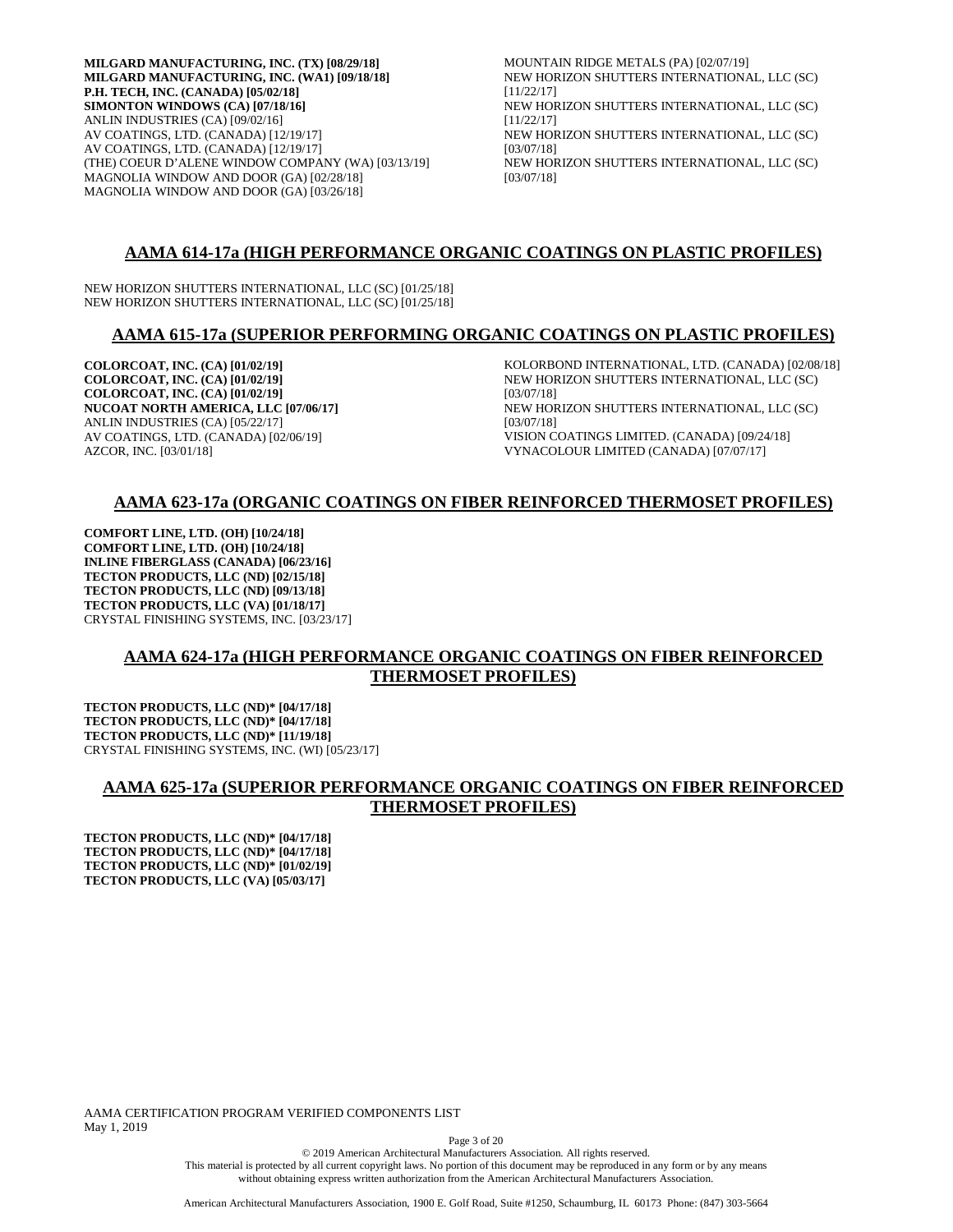# **WEATHERSTRIPPING**

Test reports are valid for 36 months from the test report's completion date, indicated on this report by brackets [ ].

### **AAMA 701-11 CLASS A (EXTRA HIGH-PERFORMANCE PILE WEATHERSTRIPPING)**

### **AMESBURYTRUTH – NC**

G2 Flatback [07/19/17] G2 Flatback w/ Fin [07/19/17] G2 Springback Triple Fin [07/19/17] G2 Springback w/ Fin [07/19/17] Woven Flatback [07/19/17] Woven Flatback w/ Fin [07/19/17]

#### **ULTRAFAB, INC.** Gold Series [11/13/18] Tri Fin [11/13/18] Ultra Fin [11/14/18]

Ultra Pile [11/14/18] Ultra Soft Fin [11/13/18]

### **STERN & COMPANY**

Orbicular Series 60 Silencer [09/14/17] Orbicular Series Standard Pile [09/14/17] Orbicular Series 60 Weatherbeater [09/14/17]

# **AAMA 701-11 CLASS B (HIGH-PERFORMANCE PILE WEATHERSTRIPPING)**

HENNIGES AUTOMOTIVE SCHLEGEL CANADA dba SEALMAX Woven Pile w/ Fin [01/28/19] Woven Pile w/o Fin [01/28/19]

# **AAMA 702-11 CLASS A (EXTRA HIGH PERFORMANCE REPLACEABLE FENESTRATION WEATHERSEALS)**

### **AMESBURYTRUTH – MA**

E-LON Door Seal Series [04/24/17] Extended Reach E-LON Door Seal Series [07/24/17] Large Hollow Foam 32692 [07/24/17] Hinged Door Seal 12001 [11/09/17] Solid Round C2 12298 [11/09/17] C-Fold C2 Corning Seal 12300 [11/09/17] Corner Seal Oblong 12306 [11/09/17] Solid D Integrity Sash 12310 [11/09/17] Solid Leaf 12325 [11/09/17] Large C-Fold C2 12332 [11/09/17] Low Durometer D w/ PSII 12427 [11/09/17] Solid Key Hole T-Slot 32002 [11/09/17] Solid Round T-Slot 32007 [11/09/17] Hollow Key Hole T-Slot 32324 [11/09/17] Round Solid T-Slot 32401 [11/09/17] Round Hollow PSII T-Slot 32424 [11/09/17] Large Round Foam 32690 [11/09/17] Solid Round Clad Ft 32821 [11/09/17] Hollow Round Clad Ft 32822 [11/09/17]

### **AMESBURYTRUTH – NC**

650 Elon Door Seal [04/29/19] 225 Pocket Seal [04/29/19] 250 Pocket Seal [04/29/19] 375 Pocket Seal [04/29/19] 500 Door Seal [04/29/19]

### **AMESBURYTRUTH – NY**

QWS Pocket Seal Series [05/21/18]

### **HAINING LIJIALONG PILE WEATHER STRIP CO., LTD** Coated Sealing Strip [03/29/17]

### **LAUREN MANUFACTURING, LLC**

2A2-70 Duro [11/28/16] 650 Door Seal – Rubber [03/29/17] 650 Door Seal – Sponge [03/29/17]

AAMA CERTIFICATION PROGRAM VERIFIED COMPONENTS LIST May 1, 2019

**ULTRAFAB, INC.**

Extruded Push-In [11/15/18] Extruded T-Slot [11/15/18] Multi-Hollow Bulb, Push-In [03/28/18] Multi-Hollow Bulb, T-Slot [03/28/18]

FENSEAL. LLC

FenShield High Performance Foam Door Seals [09/27/18] FenShield Magnetic Foam Door Seals [09/27/18] FenShield High Performance Foam Window Seals [09/27/18]

HEBEI JIANAN SEALS TECHNOLOGY CO., LTD. KS310-1 Foam Seal [07/15/16]

HENNIGES AUTOMOTIVE SCHLEGEL CANADA dba SEALMAX Pro-Lon (DSFC) Push-In Weather Seal [09/27/18] Pro-Lon (PH2) Magnetic Weather Seal [09/27/18] Pro-Lon Q Series (White T-Slot Urethane Foam Bulb) Weather Seal [09/27/18]

#### INTEK PLASTICS

Arloc Bulb Weatherseal – 50135A [07/21/17] Arloc w/ Seal – 50178A [07/21/17] Casement Cornering W/S -50585A [07/21/17] Casement Weatherseal – 50550A [07/21/17]

MD BUILDING PRODUCTS Series 9650 Weatherseal [07/26/17]

VANTAGEPOINT INDUSTRIES, LLC Weatherstrip-Gasketing & Edge-Sealing Materials [07/15/16]

WORLD RESOURCES DISTRIBUTION Weatherstrip-Gasketing & Edge-Sealing Materials [07/15/16]

Page 4 of 20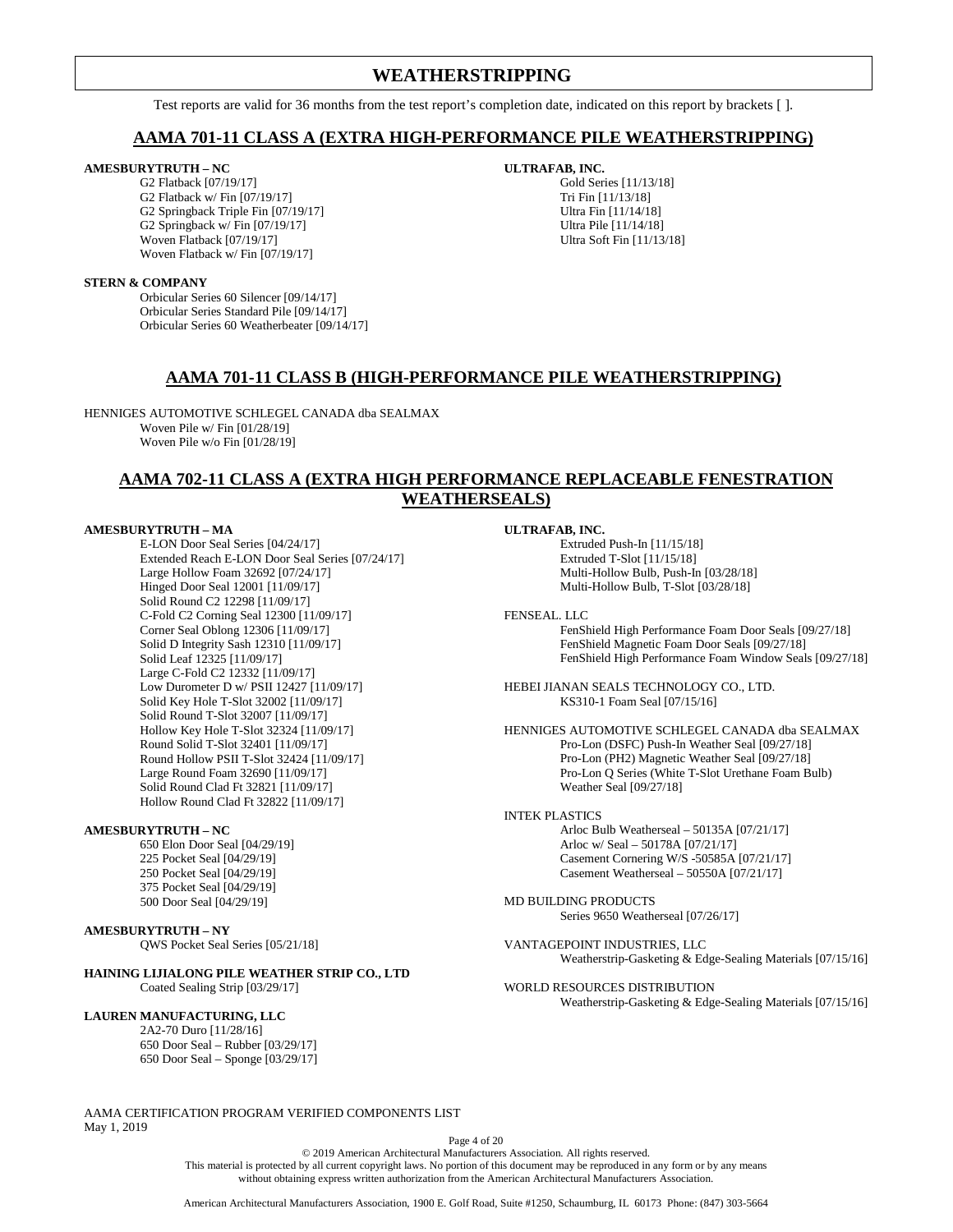# **SEALANTS**

Test reports are valid for 36 months from the test report's completion date, indicated on this report by brackets [ ].

### **AAMA 802.3-16, TYPE I (DUCTILE BACK-BEDDING COMPOUND)**

### **BOSTIK, INC**. - **GA**

78000 Bostik PRO-MS50 [06/09/16] 70-05A [06/09/16]

#### **DAP PRODUCTS, INC.**

Dynaflex Ultra White [08/28/18]

### **DOW SILICONES CORPORATION**

791 [04/24/17] 795 [04/24/17] 799 [05/15/17] 9-1350 [05/15/17] DOWSIL™ CWS [11/13/17] DOWSIL™ 899 [11/13/17] DOWSIL™ 982-FS Insulating Glass Sealant for Heat Mirror Applications [05/04/18] DOWSIL™ 983 Structural Glazing Sealant [01/19/18] DOWSIL™ 1199 [11/13/17]

DOWSIL™ 121 [07/28/17] DOWSIL™ Instant Glaze III [03/26/18]

**H.B. FULLER COMPANY** SN 2310T [07/06/17]

**ITW POLYMER SEALANTS NORTH AMERICA** Acryl-R SM8500 Elastomeric Sealant [08/03/17]

**TREMCO, INC. - OHIO** Proglaze SSG [06/04/18] Tremglaze S700 [06/04/18] Tremglaze S900 [07/24/18]

PECORA CORPORATION AVW-920 Acrylic Sealant [01/24/18]

### **AAMA 802.3-16, TYPE II (DUCTILE BACK-BEDDING COMPOUND)**

### **DOW SILICONES CORPORATION**

791 [04/24/17] 795 [04/24/17] 799 [05/15/17] 9-1350 [05/15/17] DOWSIL™ CWS [11/13/17] DOWSIL™ 899 [11/13/17] DOWSIL™ 982-FS Insulating Glass Sealant for Heat Mirror Applications [05/04/18] DOWSIL™ 983 Structural Glazing Sealant [01/19/18] DOWSIL™ 121 [07/28/17] DOWSIL™ Instant Glaze III [03/26/18]

#### **H.B. FULLER COMPANY**

HL-5200 [09/27/18] HL-5201 [09/27/18] HL-5202 [04/03/19]

### **ITW POLYMER SEALANTS NORTH AMERICA**

PolyGlaze Plus SM5731 [03/15/18] Acryl-R SM8500 Elastomeric Sealant [08/03/17]

#### **MOMENTIVE PERFORMANCE MATERIALS**

SCS2700 SilPruf LM [11/28/18]

#### **NOVAGARD SOLUTIONS**

NovaBond Construction Sealant Type II [11/28/17] Novaflex SB Primary Structural Bedding Compound [03/19/19] NovaBond White [03/12/19]

### **SOUDAL ACCUMETRIC**

Boss 125, White [07/23/18] Boss 125, Special Bronze [07/23/18] Boss 396, Clear [07/23/18] Boss 396, White [07/23/18] Boss 399, Clear [07/23/18] Boss 399, Black [07/23/18] SoudaSeal AP, White [07/23/18] SoudaSeal AP, Tan [07/23/18]

AAMA CERTIFICATION PROGRAM VERIFIED COMPONENTS LIST May 1, 2019

SoudaSeal 50LM, Limestone [07/23/18] SoudaSeal 50LM, Aluminum Grey [07/23/18] SoudaSil N1, Clear [07/23/18] SoudaSeal N1, Driftwood [07/23/18] SoudaSil NFC, Clear [07/23/18]

#### **TREMCO, INC. – OHIO**

Tremglaze S1400 [06/04/18] Tremsil 600 [06/04/18] Spectrum 2 [06/04/18] Tremglaze S600 [06/04/18] Tremglaze U1600 [06/04/18] Dymonic FC [06/04/18]

ADFAST CORP. 4551-Clear [04/03/19] 4552-White [04/03/19]

#### NUCO INC.

NuFlex 319, Clear [12/14/17] NuFlex 319, White [12/14/17] NuFlex 331, Clear [12/14/17] NuFlex 331, White [12/14/17]

### PECORA CORPORATION

896 TBS [03/09/18]

### PREMIER BUILDING SOLUTIONS XtraBond 450 Fast Set, Clear [06/29/17] Xtra Bond 450 Neutral Cure Silicone [12/20/18] Xtra Bond 9500 Advanced Polymer Sealant [12/20/18]

SILCO, INC.

Eco-Flex EF-9500, White [03/27/19] Eco-Flex EF-9500, Black [03/27/19] Sil-Flex RTV-7500, White [03/27/19] Sil-Flex RTV-7500, Black [03/27/19] Ultra-Flex, White [03/27/19]

TBP CONVERTING, INC. Zialoc 8800 Silicone Sealant [05/03/16]

Page 5 of 20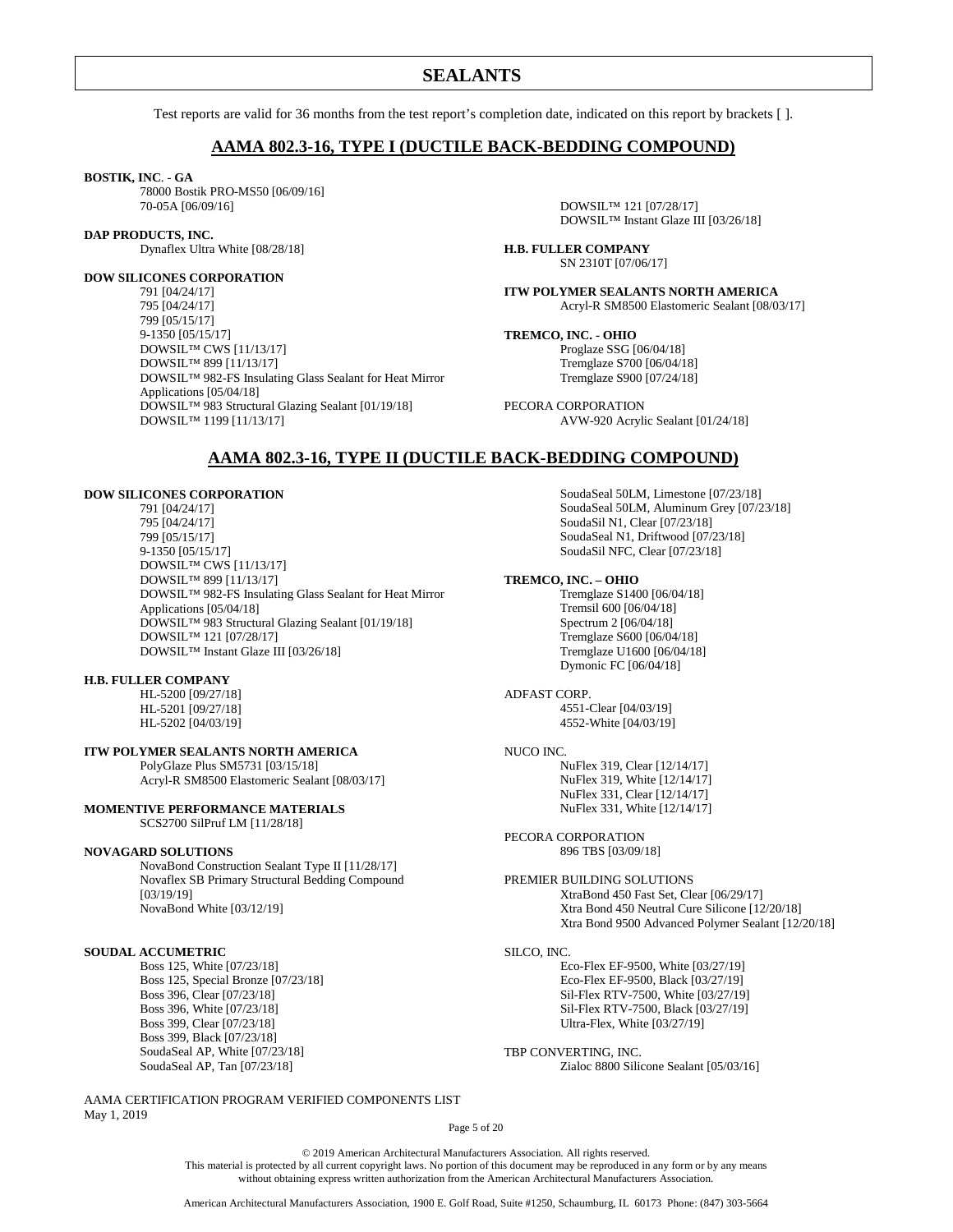### **AAMA 803.3-16, TYPE I (NARROW JOINT SEAM SEALER)**

#### **DOW SILICONES CORPORATION**  DOWSIL™ 1199 [11/13/17]

### **ITW POLYMER SEALANTS NORTH AMERICA**

2100 Silyl-Modified Adhesive Sealant [11/06/17] Acryl-R SM5555 Acrylic Sealant [11/06/17]

### **NOVAGARD SOLUTIONS**

NovaBond Construction Sealant Type II [12/7/17] Novaflex SB Primary Structural Bedding Compound [10/24/17] Novaflex® Multi-Purpose Adhesive Sealant Type I [10/24/17] Novaflex® Multi-Purpose Adhesive Sealant Type II [10/24/17] Novaflex® Metal Roof Sealant Type I [10/24/17] Novaflex® Metal Roof Sealant Type II [10/24/17] Novaflex® Ultra Low Migration High Impact Sealant [11/07/17] Novaflex® Ultra Low Migration Glazing Sealant [11/28/17] Novaflex® Void and Cavity Filler [11/28/18] Novaflex® High Impact Window/Door Sealant [10/24/17] NovaUltra Adhesive Sealant [10/24/17] NovaUltra Low Migration, High Impact Sealant [03/15/18] NovaBond White [03/12/19]

### **SOUDAL ACCUMETRIC**

Boss 125, White [07/23/18] Boss 125, Special Bronze [07/23/18] Boss 396, Clear [07/23/18] Boss 396, White [07/23/18]

Boss 399, Clear [07/23/18] Boss 399, Black [07/23/18] SoudaSeal AP, White [07/23/18] SoudaSeal AP, Tan [07/23/18] SoudaSeal 50LM, Limestone [07/23/18] SoudaSeal 50LM, Aluminum Grey [07/23/18] SoudaSil N1, Clear [07/23/18] SoudaSeal N1, Driftwood [07/23/18] SoudaSil NFC, Clear [07/23/18]

### NUCO, INC.

NuFlex 319, Clear [12/14/17] NuFlex 319, White [12/14/17] NuFlex 331, Clear [12/14/17] NuFlex 331, White [12/14/17]

PECORA CORPORATION 1215 Seam Sealer [03/09/18]

PREMIER BUILDING SOLUTIONS XtraBond 450 Fast Set, Clear [06/29/17] Xtra Bond 450 Neutral Cure Silicone [12/20/18] Xtra Bond 9500 Advanced Polymer Sealant [12/20/18]

SILCO, INC.

Eco-Flex [06/28/16]

TBP CONVERTING, INC. Zialoc 8800 Silicone Sealant [05/03/16]

### **AAMA 803.3-16, TYPE II (NARROW JOINT SEAM SEALER)**

### **ITW POLYMERS SEALANTS NORTH AMERICA**

Acryl-R SM5504 [09/21/18] Acryl-R SM5591 [10/30/18]

### **NOVAGARD SOLUTIONS**

Novaflex® Translucent Seam Sealer [11/07/17]

#### CLOVERDALE PAINT, INC.

GS1150CL0 Small Joint Sealant [07/26/16] GS1160CL0 Small Joint Sealant [07/26/16]

### **AAMA 804.3-16 (BACK-BEDDING MASTIC GLAZING TAPES)**

### **ITW POLYMER SEALNTS NORTH AMERICA**

SM5700 Tackey Tape® [11/06/17]

**ROYAL ADHESIVES & SEALANTS, INC.** Royal GT-1 Gray Butyl Glazing Tape [06/22/18]

Royal GT-4 Black Butyl Glazing Tape [06/22/18]

# **TREMCO, INC. (CANADA)**

Polyshim II [05/30/18] Series ET 440 [05/30/18]

### **AAMA 805.2-16, GROUP A (BONDING BACK-BEDDING COMPOUND)**

### **DOW SILICONES CORPORATION**

9-1350 [05/15/17] 758 [04/24/17] 799 [05/15/17] DOWSIL™ Instant Glaze I Sealant [10/20/17]

AAMA CERTIFICATION PROGRAM VERIFIED COMPONENTS LIST May 1, 2019

Page 6 of 20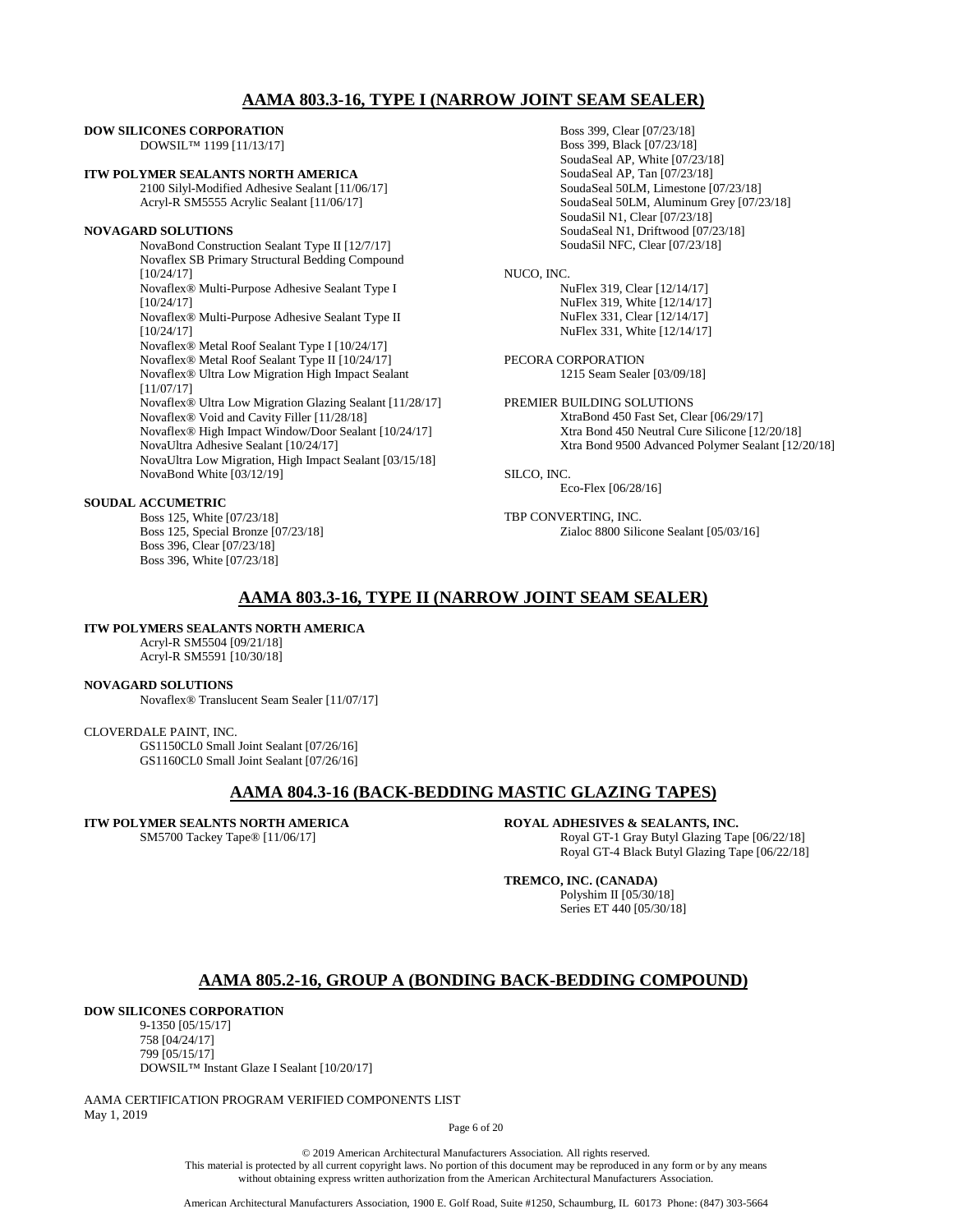DOWSIL™ Instant Glaze II Sealant [08/17/17] DOWSIL™ CWS [11/13/17] DOWSIL™ 899 [11/13/17] DOWSIL™ 982-FS Insulating Glass Sealant for Heat Mirror Applications [05/04/18] DOWSIL™ 983 Structural Glazing Sealant [01/19/18] DOWSIL™ 1199 [11/13/17] DOWSIL™ Instant Glaze III [03/26/18] DOWSIL™ 2400 Silicone Assembly Sealant [11/28/18] DOWSIL™ 794F [03/26/18]

### **MOMENTIVE PERFORMANCE MATERIALS**

SCS2700 SilPruf LM [11/28/18]

### **HENKEL CORPORATION (NJ)**

Technomelt® PUR SA Clear Glaze [06/29/18] Technomelt® PUIR SA White Glaze [06/29/18] Technomelt® PUIR SA Grey Glaze [06/29/18] Technomelt® PUR S Clear Glaze [04/24/19] Technomelt® PUR H Clear Glaze [07/07/18] Technomelt® PUR H White Glaze [07/07/18] Technomelt® PUR H Gray Glaze [07/07/18] Technomelt® PUR H Black Glaze [07/07/18]

### **AAMA 805.2-16, GROUP C (BONDING BACK-BEDDING COMPOUND)**

### **BOSTIK, INC. - GA**

78000 Bostik PRO-MS50 [06/09/16] 70-05A [06/09/16]

#### **DOW SILICONES CORPORATION**

791 [04/24/17] 795 [04/24/17] 799 [05/15/17] 995 [04/24/17] 9-1350 [05/15/17] DOWSIL™ CWS [11/13/17] DOWSIL™ 899 [11/13/17] DOWSIL™ 1199 [11/13/17] DOWSIL™ 121 [07/28/17] DOWSIL™ Instant Glaze III [03/26/18] DOWSIL™ 2400 Silicone Assembly Sealant [11/28/18] DOWSIL™ 794F [03/26/18]

#### **H.B. FULLER COMPANY**

HL-5202 [04/03/19] SN 2310T [07/06/17]

### **ITW POLYMER SEALANTS NORTH AMERICA**

Acryl-R SM8500 Elastomeric Sealant [08/03/17] 2100 Silyl-Modified Adhesive Sealant [11/06/17] Acryl-R SM5555 Acrylic Sealant [11/06/17]

### **MOMENTIVE PERFORMANCE MATERIALS** SCS2700 SilPruf LM [11/28/18]

#### **NOVAGARD SOLUTIONS**

Novaflex® Multi-Purpose Adhesive Sealant Type I [10/24/17] Novaflex® Multi-Purpose Adhesive Sealant Type II, [10/24/17] Novaflex® Metal Roof Sealant Type II [10/24/17]

Novaflex® Ultra Low Migration Glazing Sealant [11/28/17] NovaBond Construction Sealant II [11/28/17] Novaflex® High Impact Window/Door Sealant [10/24/17] NovaUltra Adhesive Sealant [10/24/17] Novaflex SB Primary Structural Bedding Compound [03/19/19] NovaBond White [03/12/19]

### **SOUDAL ACCUMETRIC**

Boss 125, White [07/23/18] Boss 125, Special Bronze [07/23/18] Boss 396, Clear [07/23/18] Boss 396, White [07/23/18] Boss 399, Clear [07/23/18] Boss 399, Black [07/23/18] SoudaSeal AP, White [07/23/18] SoudaSeal AP, Tan [07/23/18] SoudaSeal 50LM, Limestone [07/23/18] SoudaSeal 50LM, Aluminum Grey [07/23/18] SoudaSil N1, Clear [07/23/18] SoudaSeal N1, Driftwood [07/23/18] SoudaSil NFC, Clear [07/23/18]

### PECORA CORPORATION

Series 895 NST [03/09/18] 896 FC [03/09/18] Series 896 {03/09/18]

#### SILCO, INC.

Eco-Flex 9500, White [03/27/19] Eco-Flex EF-9500, Black [03/27/19] Sil-Flex RTV-7500, White [03/27/19] Sil-Flex RTV-7500, White [03/27/19] Ultra-Flex, White [03/27/19]

AAMA CERTIFICATION PROGRAM VERIFIED COMPONENTS LIST May 1, 2019

Page 7 of 20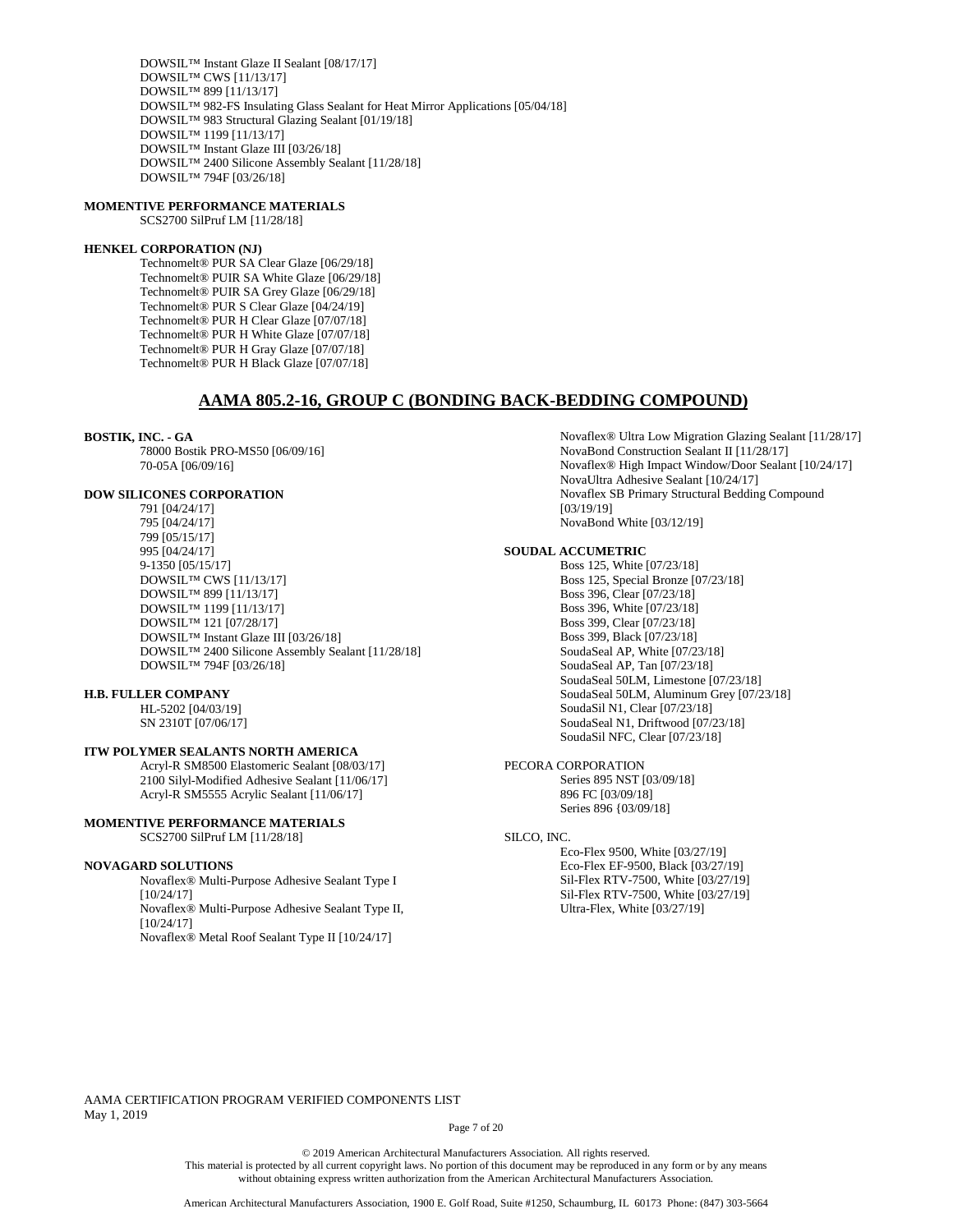### **AAMA 806.3-16 (BACK-BEDDING MASTIC GLAZING TAPES)**

### **ITW POLYMER SEALNTS NORTH AMERICA**

SM5700 Tackey Tape® [11/06/17]

#### **ROYAL ADHESIVES & SEALANTS, INC.**

Royal GT-6 Black Butyl Glazing Tape [06/22/18]

### **AAMA 807.3-16 (BACK-BEDDING MASTIC GLAZING TAPES)**

#### **ITW POLYMER SEALNTS NORTH AMERICA**

SM5700 Tackey Tape® [11/06/17]

**ROYAL ADHESIVES & SEALANTS, INC.** Royal GT-1 Gray Butyl Glazing Tape [06/22/18] Royal GT-4 Black Butyl Glazing Tape [06/22/18]

**TREMCO, INC. (CANADA)** Polyshim II [05/30/18] Series ET 440 [05/30/18]

### **AAMA 810.1-16, TYPE I (EXPANDED CELLULAR GLAZING TAPES)**

#### **ADHESIVE APPLICATIONS**

Series 2000 B w/ Rubber PSA, 2.5# & 3# PE foam [05/24/17] Series 5000 B w/ Rubber PSA, 2.5# & 3# PE foam [05/24/17] Series 6000 B w/ Acrylic PSA, 2.5#, 3#, & 5# PE foam [05/24/17] Series 7000 B w/ Acrylic PSA, 2.5#, 3#, & 5# PE foam [05/24/17] Series 8000 B w/ Dual PSA, 2#, 2.5#, 3#, & 5# PE foam [05/24/17]

#### **ADHESIVES RESEARCH, INC.**

Series 2000 [01/03/18] Series 3000 [01/03/18] Series 4000 [01/03/18] Series 8000 [02/07/19]

### **BERRY GLOBAL, INC. - NY**

Series HF ECGT w/ Dual PSA, 3-5# PE foam [03/13/18] Series GT ECGT w/ Acrylic PSA, 4-6# PE foam [03/13/18]

### **FLEXCON INDUSTRIAL LLC**

Series 8400 ECGT w/ Rubber PSA, 3# PE foam [ 04/15/19] Series 8400 ECGT w/ Rubber PSA, 5# PE foam [ 04/15/19] Series AWT-2 w/ Acrylic PSA, 4# PE foam [01/17/19] Series AWT-3 w/ Acrylic PSA, 3# PE foam [01/17/19] Series AWT-3 w/ Acrylic PSA, 5# PE foam [01/17/19] Series AWT-4 w/ Acrylic PSA, 3# EO foam [01/13/17] Series AWT-4 w/ Acrylic PSA, 6# EO foam [01/13/17] Series DGT w/ Acrylic PSA, 3# PE foam [01/17/19] Series DGT w/ Acrylic PSA, 5# PE foam [01/17/19] Series HiPerGlaze F1 w/ Acrylic PSA, 6# PE/EVA foam [01/17/19] Series HiPerGlaze F1 w/ Acrylic PSA, 12# PE/EVA foam [01/17/19]

Series HiPerGlaze V1 w/ Rubber/Acrylic Dual PSA, 4# PE/EVA foam [01/17/19]

### **GASKA TAPE, INC.**

Series EG426, w/ Acrylic PSA, 4# PE foam [12/11/17] Series V1526, w/ Acrylic PSA, 15# PVC foam [12/11/17]

- 3M VENTURE COMPANY
	- Series VG1200 w/ Acrylic PSA, 2.5#, 3#, & 5# PE foam [05/24/17] Series VG700 w/ Dual PSA, 2#, 2.5#, 3#, & 5# PE foam [05/24/17]

#### CASCADE AQUA-TECH, LTD.

Series GT300 w/ Acrylic PSA, 2.5# PE foam [05/16/16] Series GT300 w/ Acrylic PSA, 5# PE foam [05/16/16]

### ECHOTAPE USA

Series GL-N0708 w/ Acrylic PSA, 2# PE foam [08/01/17] Series GL-N0716 w/ Acrylic PSA, 4# PE foam [08/01/17]

#### INDUSTRIAL SALES CORPORATION Purex GT [10/18/17]

SAINT-GOBAIN PERFORMANCE PLASTICS V980/V990 Series Glazing Tape [05/30/18]

### SEAL METHODS, INC.

Series 4300 ECGT, w/ Acrylic PSA, 2# PE foam [01/22/19] Series 4300 ECGT, w/ Acrylic PSA, 4# PE foam [01/22/19] Series 4300 ECGT, w/ Rubber PSA, 2# PE foam [03/13/18] Series 4300 ECGT, w/ Rubber PSA, 4# PE foam [03/13/18]

#### TBP CONVERTING, INC.

Series TBP 754 Black & White w/ Acrylic PSA, 2.5# PE foam [06/12/17] Series TBP 751 Black & White w/ Acrylic PSA, 4# PE foam [06/12/17]

#### CACTUS TAPE (V. HIMARK USA) Series G480B/W (G483W/G483B/G484W/G484B) w/ Acrylic PSA, 2.5# PE foam [06/12/17] Series G480B/W (G488W/G488B/G485W/G485B) w/ Acrylic PSA, 4# PE foam [06/12/17]

AAMA CERTIFICATION PROGRAM VERIFIED COMPONENTS LIST May 1, 2019

Page 8 of 20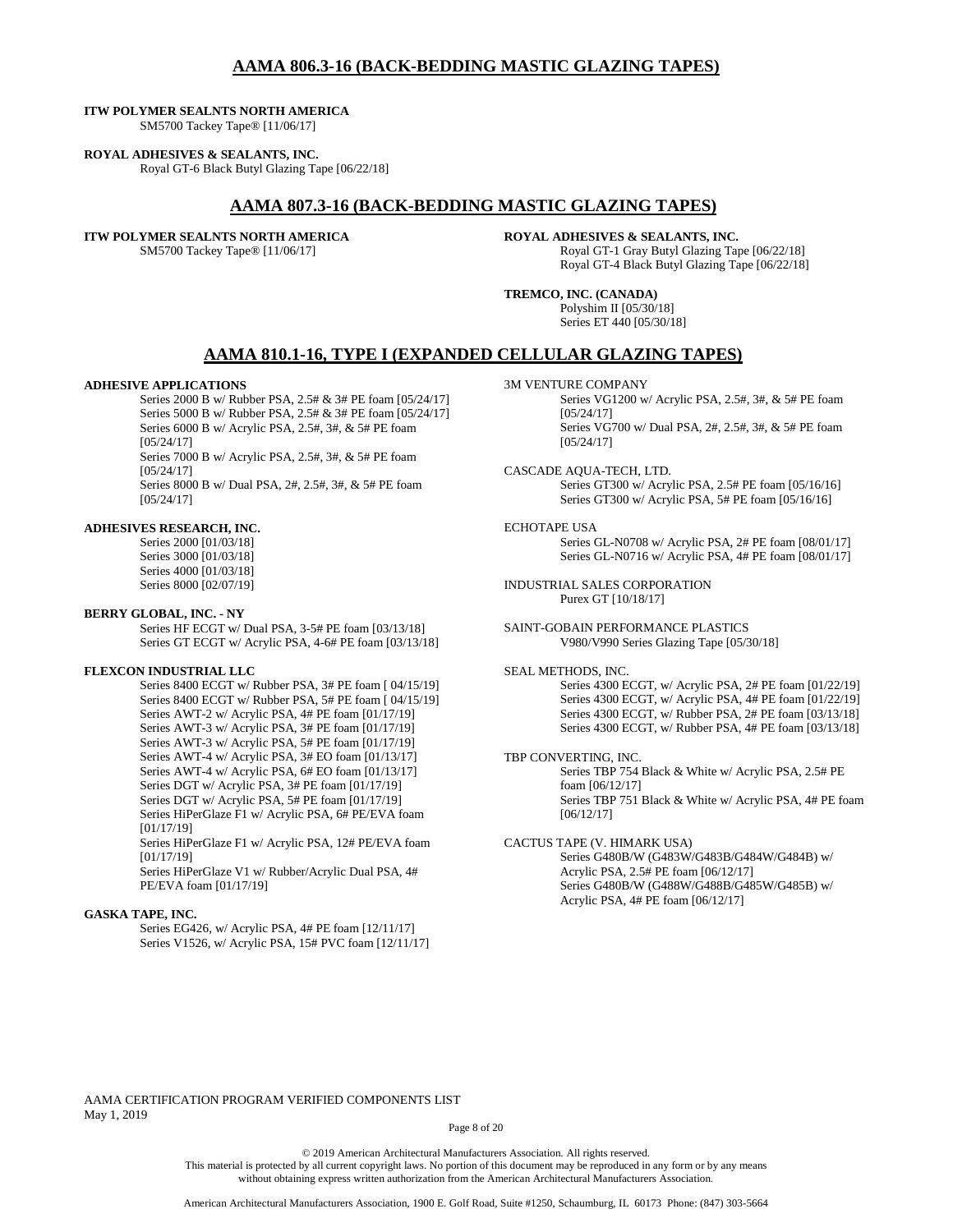# **AAMA 810.1-16 TYPE II (EXPANDED CELLULAR GLAZING TAPES)**

#### **ADHESIVE APPLICATIONS**

Series 8388 BHS w/ Rubber/Acrylic Dual PSA, 2# PE foam [05/24/17]

SAINT-GOBAIN PERFORMANCE PLASTICS V980/V990 Series Glazing Tape [05/30/18]

### **AAMA 813-11 (ADHESIVES USED IN SIMULATED DIVIDED LITES)**

### **ADHESIVE APPLICATIONS**

Series 4432 BZ w/ Acrylic PSA, 5# PE foam [01/06/17] Series C3432 w/ Acrylic PSA, 5# PE foam [01/06/17]

#### **ADHESIVES RESEARCH, INC.**

8000 Series Muntin Tape [02/26/18]

#### **BERRY GLOBAL, INC. – NY**

MTB-290-60 and MTB-190-60 Series Adhesive Tapes [10/24/18]

#### **GASKA TAPE, INC.**

Series GHB 4500, 40# acrylic foam w/ Acrylic PSA [01/04/18]

### 3M VENTURE COMPANY

Series VHB Window Tape w/ Acrylic PSA, 45# Acrylic foam [06/28/17]

### **HARDWARE**

Test reports are valid for 36 months from the test report's completion date, indicated on this report by brackets [ ].

### **AAMA 901-16 (ROTARY & LINEAR OPERATORS)**

### **AMESBURYTRUTH – MN**

55 Series Contour Awning Operators AP-C30 [06/22/18] 55 Series Contour Awning Operators SST AP-C30 [08/10/18] 55 Series Contour Casement Operators C-AW40 [09/12/18] Encore Awning Operator A-C20 [10/30/18] Encore Awning Operator SST A-C20 [10/30/18] Encore Dual Arm Operator SST AP-C30 [11/14/18] Encore Single Arm Operator C-HC40 [08/10/16] Encore Single Arm Operator SST C-HC40 [09/12/18] Maxim Dual Arm Operator SST C-HC40 [04/13/18] Maxim Dyad Operator SST C-HC40 [09/12/18] Series 15 Ellipse Dyad Operator C-R15 [04/16/18] Series 15 Ellipse Single Arm Operator C-HC40 [04/30/18] Series 15 EntryGard Dual Arm Operator C-R15 [11/14/18] Series 15 EntryGard Dyad Operator C-R15 [10/30/18] Series 15 EntryGard Single Arm Operator C-R15 [06/22/18] Series 23 Dyad Operator C-HC40 [06/22/18] Series 23 Single Arm Operator C-R15 [05/02/18] Series 50 Maxim Awning Operator AP-C30 [09/12/18] Series 50 Maxim Dual Arm Operator C-HC40 [09/12/18] Series 50 Maxim Dual Arm Operator SST AP-C30 [11/14/18] Series 50 Maxim Dyad Operator C-HC40 [08/10/18] Series 50 Maxim Single Arm Operator C-HC40 [09/12/18] Series 50 Maxim Single Arm Operator SST C-HC40 [10/30/18] Series Encore Dual Arm Operator C-HC40 [06/22/18] Series Encore Dyad Operator C-HC40 [10/30/18] Series Encore Dyad Operator SST C-HC40 [10/30/18]

#### **ASHLAND HARDWARE SYSTEMS**

W-1276 Egress Operator C-C30/C-HC40 [03/28/19] W-1277 Dyad Operator HD C-C30/C-HC40 [04/05/17] W-1277 Egress Operator C-C30/C-HC40 [04/05/17] W-1280 Dyad Operator SHD C-AW40 [08/15/18] W-1497 Scissor Operator C-C30/C-HC40 [09/19/17] W-1491 & W-1497 Dual Arm Operator C-C30/C-HC40 [09/26/16]

### **INTERLOCK USA, INC.**

NOVA Series-Single Arm Carbon Steel Casement Operator C-AW40 [03/13/17] NOVA Series-Single Arm Stainless Steel Operator C-AW40 [03/13/17]

AAMA CERTIFICATION PROGRAM VERIFIED COMPONENTS LIST May 1, 2019

Page 9 of 20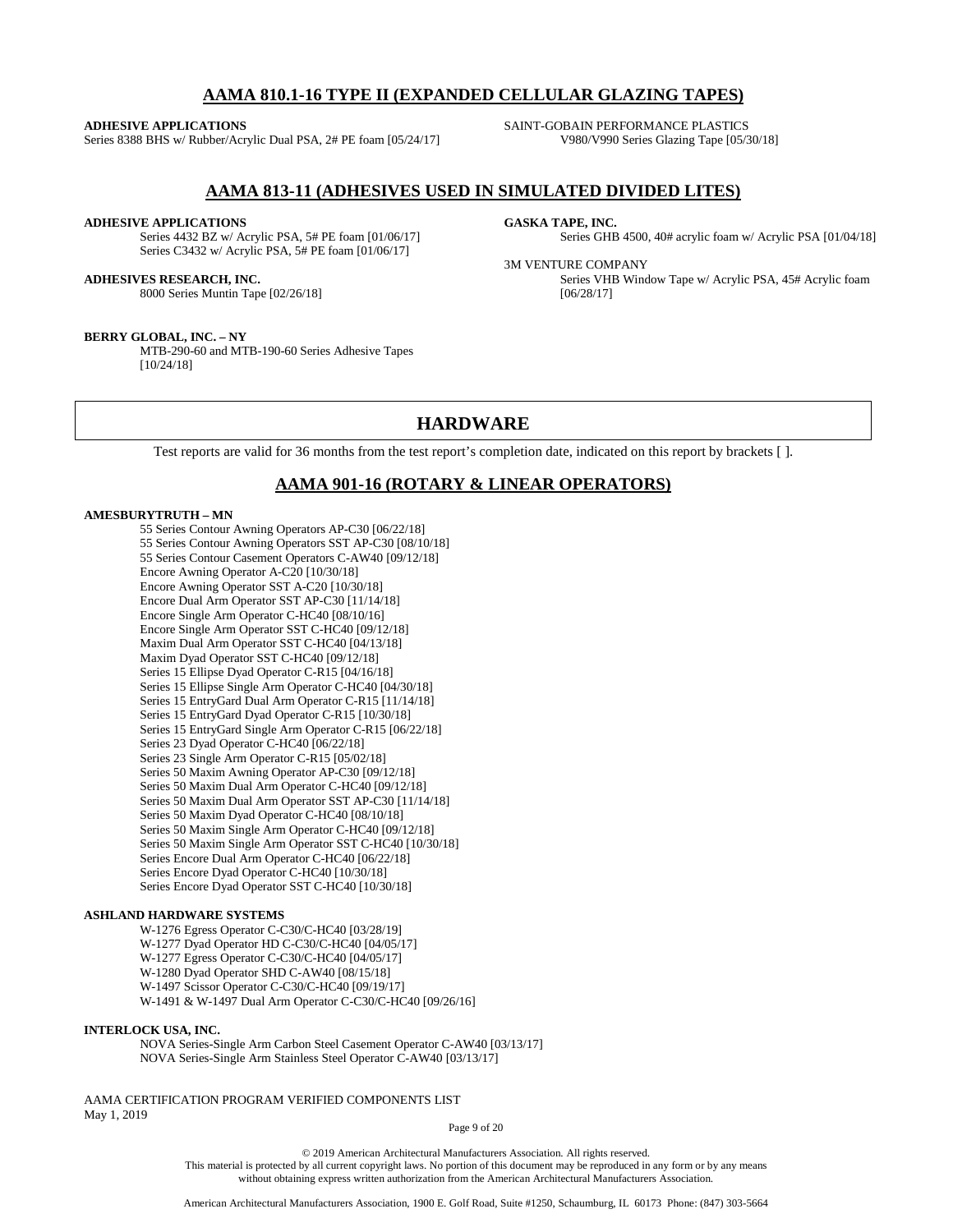NOVA Series-Dual Arm Carbon Steel Casement Operator C-AW40 [03/13/17] NOVA Series-Dual Arm Stainless Steel Casement Operator C-AW40 [03/13/17] NOVA Series-Carbon Steel Awning Operator AP-R15/AP-LC25/AP-C30 [03/13/17] NOVA Series-Stainless Steel Awning Operator AP-R15/AP-LC25/AP-C30 [03/13/17]

#### **ROTO FRANK OF AMERICA**

OP06 X-Drive Stainless Steel Awning Rotary Operator AP-R15/AP-LC25/AP-C30 [02/07/18] OP06 X-Drive Carbon Steel Awning Rotary Operator AP-R15/AP-LC25/AP-C30 [02/05/18] OP06 X-Drive Stainless Steel Dual Arm Rotary Operator C-AW40 [01/30/18] OP06 X-Drive Stainless Steel Single Arm/Split Arm Rotary Operator C-AW40 [01/21/18] OP06 X-Drive Carbon Steel Dual Arm Rotary Operator C-AW40 [02/03/18] OP06 X-Drive Carbon Steel Single Arm/Split Arm Rotary Operator C-AW40 [01/25/18] OP08 X-Drive Carbon Steel Awning Operator AP-15/AP-LC25/AP-C30 [01/13/18] OP08 X-Drive Stainless Steel Awning Operator AP-R15/AP-LC25/AP-C30 [01/15/18] OP08 X-Drive Carbon Steel Dual Arm Rotary Operator C-AW40 [01/05/18] OP08 X-Drive Stainless Steel Dual Arm Rotary Operator C-AW40 [01/11/18] OP08 X-Drive Carbon Steel Single Arm/Split Arm Rotary Operator C-AW40 [01/18/18] OP08 X-Drive Stainless Steel Single Arm/Split Arm Rotary Operator C-AW40 [01/20/18]

#### ACU PLASMOLD, INC.

Elite-01 Dual Arm Casement Operator C-R15 [04/27/18] Elite-02 Split Arm Casement Operator C-R15/C-LC25/R-PG15C [10/20/16] Elite-04 Awning Operator AP-R15/AP-LC25/AP-C30 [04/12/19]

#### RADISSON INDUSTRIES, INC.

Evolution Series Carbon Steel Dyad Operator C-R15/C-LC25/R-PG15-C [07/05/18] Evolution Series Stainless Steel Awning Arm Operator C-AW40/AW-PG40-C [01/08/18] Evolution Series Stainless Steel Dual Arm Operator C-AW40/AW-PG40-C [01/08/18] Evolution Series Stainless Steel Dyad Arm Operator C-R15/C-LC25/R-PG15-C [01/08/18] Evolution Series Carbon Steel Dual Arm Operator C-AW40/AW-PG40-C [07/16/18] Evolution Series Carbon Steel Awning Arm Operator C-AW40/AW-PG40-C [09/06/18] Lts/Grande Series Stainless Steel Dual Arm Operator C-AW40/AW-PG40-C [05/26/16] Lts/Grande Series Carbon Steel Dual Arm Operator C-AW40/AW-PG40-C [05/11/16]

### **AAMA 902-16 (SASH BALANCES)**

### **ASHLAND HARDWARE SYSTEMS**

Series A [10/03/18] Series C [10/03/18] Series K [05/23/16]

### **AMESBURYTRUTH – NC**

Series 997 Stasis [02/19/18] Series 240 Spiral 3/8 [09/20/16] Series 250 LiteLift [07/27/16] Series 255 Superlift [07/27/16] Series 230 SuperBoost [07/29/16] Series 245 Spiral 5/8 [07/20/16] Series Egress 983 [09/27/16] Series Universal 984 [09/27/16] Series Centurion 985 [09/27/16] Series SuberBoost F211 [10/06/16]

### **AMESBURYTRUTH – SD**

Series 100 [08/29/16] Series 130 [08/29/16] Series 161 [09/06/16] Series 401 [09/19/16] Series 506 [08/04/16] Series 651 [09/19/16] Series 716 [08/03/16] Series 758 [09/19/16] Series 775 [01/22/18] Series 841 [08/05/16] Series SuperBoost K221 [10/06/16]

### **CALDWELL MANUFACTURING CO.**

Series 77t [06/22/18] Series 86 [07/18/18] Series 97 [08/23/18] Prodigy [07/18/18]

AAMA CERTIFICATION PROGRAM VERIFIED COMPONENTS LIST May 1, 2019

Insul-tilt / Spiro-mite / Enhanced 3/8" Spiral [10/25/18] Quicktilt ® [05/14/18] Roller Tilt® ½" [05/24/18] Roller Tilt® ¾" [05/24/18] EZ-Lift [05/24/18] Ultra-Lift® Extreme Hybrid [08/15/17] Ultra-Lift [07/18/18] Aluma-Tilt® / Spirex [02/11/19]

### **JOHN EVANS' SONS, INC.**

Series Half Inch [07/13/18] Series SideLoad [07/13/18] Series Three Quarter Inch [07/13/18]

#### **NEW J.W.L. GROUP LIMITED**

10JS Series [01/29/19] 334S Series [01/25/19] 405S Series [01/15/19] 406S Series [01/15/19] 407S Series [01/15/19] 408S Series [01/25/19] 409S Series [01/25/19]

ACU PLASMOLD, INC. CBE-3 [10/20/16]

DELTA BALANCE SYSTEMS Constant force ½" coil balance [10/19/16] Constant force 3/8" coil balance [04/04/17]

### KERN-LIEBERS USA

Maxim CF Balance System [05/05/16] Maxim-I Inverted CF Balance System [05/05/16]

#### Page 10 of 20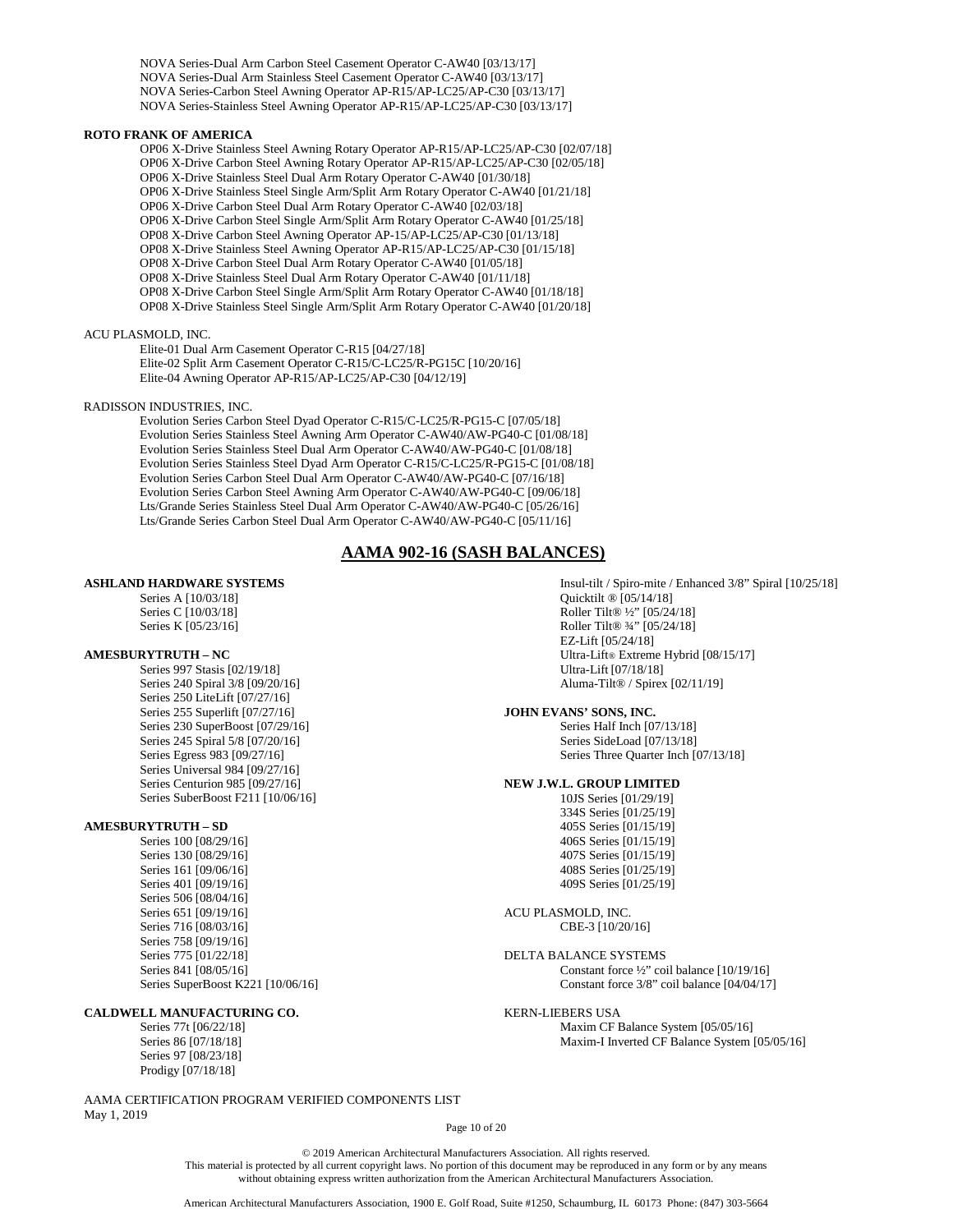### **AAMA 904-14 (MULTI-BAR HINGES)**

### **AMESBURYTRUTH – MN**

12" SD 222 SS+ C-C-82 Lbs.-32" Wide-LR-NLBR [01/04/17] 12" SD 401 SS+ C-R-65 Lbs.-32" Wide-LR-NLBR [05/23/17] 14" SD 201 SS+ C-C-65 Lbs.-32" Wide-LR-NLBR [05/30/17] 14" HD 601 SS+ C-R-120 Lbs.-36" Wide-LR-NLBR [12/29/16] 16" HD 333 SS+ C-C-175 Lbs.-32" Wide-LR-NLBR [10/31/16] 16" HD 333 C SS+ C-C-175 Lbs.-32" Wide-LR-NLBR [11/21/16] 16" HD 334 SS+ C-C-158 Lbs. -32" Wide-LR-NLBR [05/16/17] 16" SD 224 SS+ C-C-82 Lbs.-32" Wide-LR-NLBR [02/01/18] 20" SD 201 SS+ P-C-40 Lbs.-34" High-LR-NLBR [08/01/17] 24" HD 301 SS+ C-C-120 Lbs.-36" Wide-LR-NLBR [06/06/17] 28" HD 301 SS+ P-C-195 Lbs.-80" High-LR-NLBR [12/28/16] 28" HD Superior SS+ P-C-315 Lbs.-87" High-LR-NLBR [01/04/17]

### **CALDWELL MANUFACTURING CO.**

2000/3000 16" Magnum™ Projection P-C-145 Lbs.-40" High-LR [05/14/18] 2000/3000 24" Magnum™ Projection P-C-200 Lbs.-60" High-LR [05/24/18] 2000/3000 28" Magnum™ SG Projection P-C-320 Lbs.-87" High-LR [06/22/18] 4000/4100 12" Magnum™ Casement P-C-135 Lbs.-33" Wide-LR-NLBR [05/24/18] 5000 12" Magnum™ Egress Casement C-C-180 Lbs.-36" Wide-LR-NLBR [06/22/18]

#### **YALE DWS**

PX0950/PX0450 POS-C-180 kg-1500mm Wide 2000mm High-LR-NLBR [08/23/16] STORMB26 P-C-120 kg-2200mm Wide-LR-NLBR [10/15/16] STORMBS10 C-C-38 kg-665mm Wide-LR-NLBR [06/15/16] STORMBS16 C-C-47 kg-840mm Wide-LR-NLBR [06/15/16] STORME16 C-C-47 kg-840mm Wide- LR-NLBR [06/29/16] STORMB10 P-C-37 kg-635mm High-LR-NLBR [11/14/16] STORMB12 P-C-45 kg-787mm High-LR-NLBR [11/14/16] STORMB16 P-C-55 kg-1090mm High LR-NLBR [11/14/16]

#### **YKK AP AMERICA (GA1)**

12" (4K-14207) C-C-83 Lbs.-26" Wide-LR-NLBR [08/01/18] 12" (4K-14207) P-C-97 Lbs-30" High-LR-NLBR [08/01/18] 16" (4K-14208) C-C-117 Lbs.-36" Wide-LR-NLBR [08/01/18] 16" (4K-14208) P-C-145 Lbs-44" High-LR-NLBR [08/01/18] 16" (5K-15284) P-C-145 Lbs-44" High-LR-NLBR [08/01/18] 22" (4K-14209) P-C-166 Lbs-52" High-LR-NLBR [08/01/18]

#### ACU PLASMOLD, INC.

HG-13 Stainless Steel C-R-81 Lbs.-18.88" Wide-LR [05/08/17]

#### ACME WINDOW & DOOR HARDWARE, LLC

16" C-C-128 Lbs.-44" High-LR-NLBR [07/28/17]

#### VISION INDUSTRIES GROUP, INC.

13" Stainless Steel C-R-81 Lbs.-18.88" Wide-LR [05/08/17]

### **AAMA 906-18 (SLIDING GLASS DOOR ROLLER ASSEMBLIES)**

### **ANTHONY INNOVATIONS Co., LTD.**

Series SS8XX1DSPA Tandem Stainless Steel Roller Assembly 350 Lbs. [02/25/19] Series SSXX1DSGA Tandem Stainless Steel Roller Assembly 350 Lbs. [02/25/19] Series SS46XXQSPA Double Tandem Roller Assembly 650 Lbs. [09/26/17] Series SS46XXQSGA Double Tandem Roller Assembly 650 Lbs. [09/22/17] Series N95XXDSGA Tandem Roller Assembly 225 Lbs. [12/14/16] Series N95XXDSPA Plastic Roller 225 Lbs. [03/16/17] Series N9XXXDSGA Stainless Steel Roller 225 Lbs. [03/14/17] Series N9XXXDSPA Plastic Roller 225 Lbs. [03/10/17] SS3XXXDSPA Tandem Roller Assembly 500 Lbs. [09/20/17]

Series SS46X1DSGA Tandem Stainless Steel Roller Assembly 300 Lbs. [07/14/17] Series SS46X1DSPA Stainless Steel/Nylon Roller Assembly 300 Lbs. [07/12/17] Series SS46XXDSPA Tandem Stainless Steel Roller 350 Lbs. [05/17/18] Series SS7XXXDSGA Tandem Stainless Steel Roller 225 Lbs. [09/27/17] Series SS7XXXDSNA Tandem Stainless Steel Roller 175 Lbs. [06/07/18] Series SS7XXXDSPA Tandem Stainless Steel Roller 225 Lbs. [06/07/18] Series SS7XX3DSGA Stainless Steel Roller 275 Lbs. [03/06/17] Series SS7XX3DSPA Plastic Roller 275 Lbs. [03/08/17] Series SS300DSGA Stainless Steel Roller Assembly 500 Lbs. [07/06/17]

AAMA CERTIFICATION PROGRAM VERIFIED COMPONENTS LIST May 1, 2019

Page 11 of 20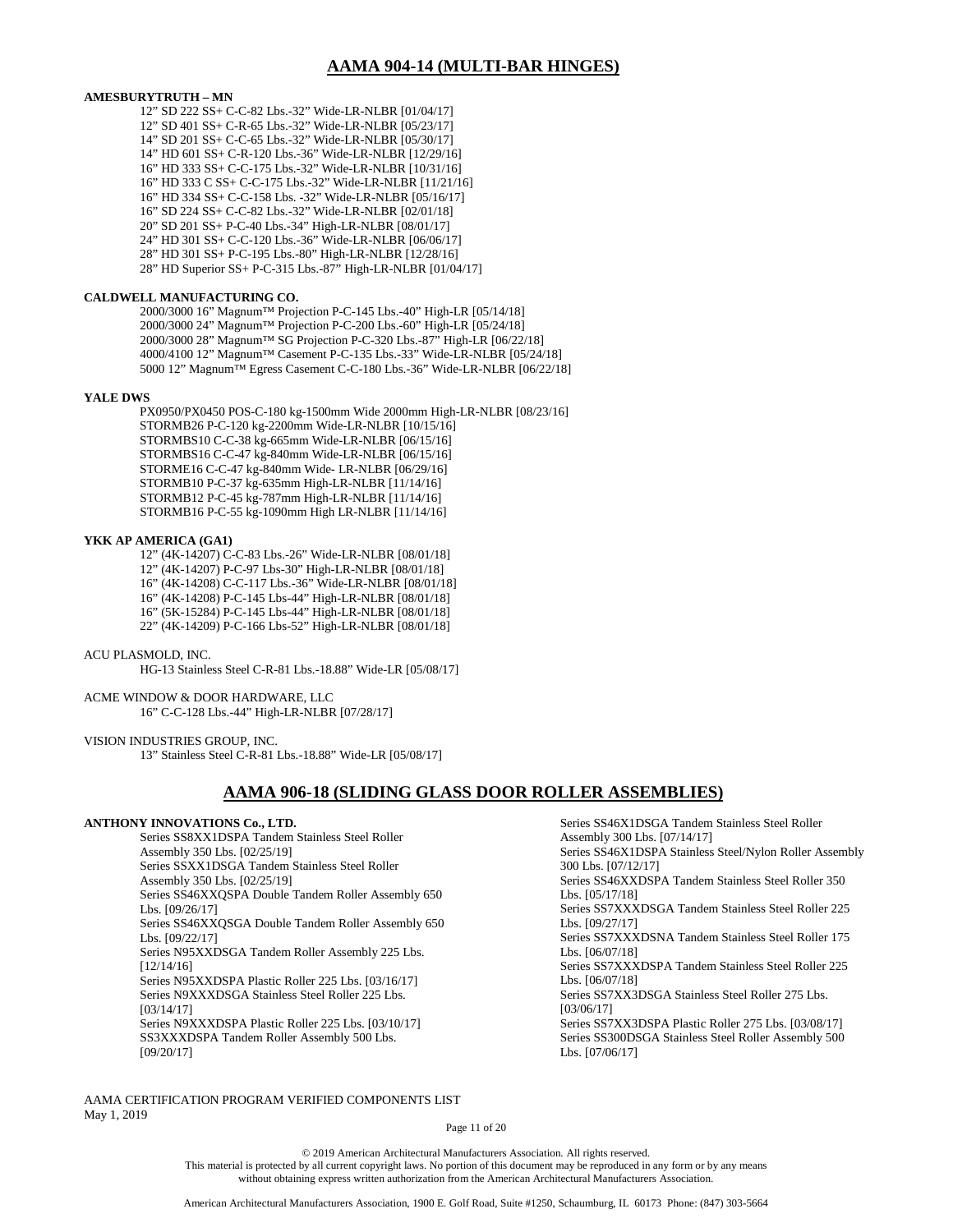### **AMESBURYTRUTH – SD**

TA-35-BS-112 Steel 150 Lbs. [02/22/19] TA-36-BS-125 Steel 200 Lbs. [02/18/19] TA-51-BS-112 Steel 150 Lbs. [03/04/19] TA-51-BS-112 Steel 200 Lbs. [02/25/19] TA-51-BS-150-W/10-32 CSK Steel 175 Lbs. [05/09/16] TA-76-BS-125 Steel 200 Lbs. [02/28/19] TA-76-BSS-143-SS 250 Lbs. [03/04/19] TA-78-BS-125 Steel 200 Lbs. [02/15/19] TA-78-BSS-125-SS 200 Lbs. [02/08/19] TA-84-BS-143 Steel 200 Lbs. [02/08/19] TA-84-BSS-143-SS 250 Lbs. [01/18/17] TA-84-PRS-125-SS 300 Lbs. [02/08/19] TA-84-PRS-143-SS-031113 300 Lbs. [02/08/19] TA-84-PST-143 Steel 143 300 Lbs. [02/08/19] TA-88-PRS-166-SS 300 Lbs. [03/08/18]

### **AMESBURYTRUTH – MN**

Roller, D-4500 AT 1 1/4 – Acetal 150 Lbs. [04/15/19] Roller, End Ajd. SST w/ SST – Stainless [05/02/18] Series 39.10 Steel 200 Lbs. [03/12/19] Series 39.11 Nylon 200 Lbs. [08/10/18] Series 39.13 Stainless 200 Lbs. [08/10/18] Series 39.27 SST w/ Nylon Wheel 125 Lbs. [05/12/16] Series D-4500-AT 1-1/8 ACE PREC Acetal 75 Lbs. [06/23/16] Series SD 740 Steel 200 Lbs. [06/29/16] Series SD 747 Steel 75 Lbs. [12/22/16] Series TA-25-PRS-300-SS Tandem Roller Assembly 400 Lbs. [03/29/17] Series TA-35B-BS-112-H-740-C-2 Steel 125 Lbs. [04/15/19] Series TA-39-BSS-181-850 Stainless 200 Lbs. [08/17/16] Series TA-51-BS-100 Steel 125 Lbs. [08/10/18] Series TA-51-BS-125-U Steel 175 Lbs. [04/15/19] Series TA-63-BS-125-C-2 Steel 175 Lbs. [07/25/17] Series TA-73-BN-125 w/.125 Special PR 150 Lbs. [04/15/19] Series TA-73-BS-174 Steel 200 Lbs. [04/09/18] Series TA-73-BSS-125 Stainless Steel 250 Lbs. [03/12/19] Series TA-73-BSS-147 Stainless 250 Lbs. [08/10/18] Series TA-73C-BSS-150 Stainless 225 Lbs. [07/18/16] Series TA-88 BSS-166-SS 250 Lbs. [03/14/17] Series TA-97-PRS-3XXX Tandem Stainless Steel 500 Lbs. [04/24/17] Series 1978 Steel 125 Lbs. [07/13/16]

### **INTERLOCK USA, INC.**

PR05-6000 Twin Axle Roller SS 225 Lbs. [03/27/18] PR05-6005 Twin Axle Roller SS 225 Lbs. [06/19/18]

### **ROTO FASCO CANADA, INC.**

Series 21000 Tandem Steel Roller Assembly 200 Lbs. [05/24/18] 21008 Tandem Steel Roller Assembly 200 Lbs. [06/02/17] DR07-7502 Tandem Steel Roller Assembly 400 Lbs. [01/04/19] DR07-7503 Tandem Stainless Steel Roller Assembly 400 Lbs. [01/04/19]

### **P.H. TECH, INC.**

#9732 Roller Assembly 175 Lbs. [05/01/18]

CENTURY HARDWARE, INC. S2020-1 1/4" End Screw Patio Door Rollers 150 Lbs. [11/05/18] S2030 – 1" Tandem Patio Door Rollers 100 Lbs. [01/03/17]

CUSTOM HARDWARE, INC.

1951-PRS-150-2T-63 200 Lbs. [04/04/19] 1976-PRS-125-63 No Screw Patio Roller 250 Lbs. [02/05/19] 1976-PRSS-150-SS No Screw Patio Roller 250 Lbs. [02/05/19] 1976-PRSS-125-SS No Screw S.S. Roller 200 Lbs. [02/05/19] 1976-PRS-150-63 250 Lbs. [02/15/19]

#### DELTA INDUSTRIAL SYSTEMS CORP.

Series SR-2007-ISS Stainless Steel Tandem Roller Assembly 200 Lbs. [12/28/18] Series SR-2009 HSS Tandem Roller Assembly 500 Lbs. [02/13/19] Series SR-11655S Steel Roller Assembly 75 Lbs. [12/27/18] Series SR-200355 Stainless Steel Tandem Roller Assembly 150 Lbs. [12/27/18] Series SR-2013SS-D Tandem Roller Assembly 225 Lbs. [10/9/17] Series SR-2189S Steel Tandem Roller Assembly 75 Lbs. [10/17/17] Series SR-1189S Steel Roller Assembly 75 Lbs. [08/10/18] Series SR-2189SS Stainless Steel Roller Assembly 75 Lbs. [08/10/18] Series SR-1189SS Stainless Steel Roller Assembly 75 Lbs. [08/10/18]

ROCKWELL SECURITY, INC.

3" Sliding Glass Door Rollers 500 Lbs. [10/30/17]

VISION INDUSTRIES GROUP, INC. 600 Series Door Rollers 75 Lbs. [04/20/17]

# **AAMA 908-16a (FRICTION BASED SASH BALANCES)**

#### **AMESBURYTRUTH – SD**

Series 760 [08/26/16] Series 800 [08/29/16]

AAMA CERTIFICATION PROGRAM VERIFIED COMPONENTS LIST May 1, 2019

Page 12 of 20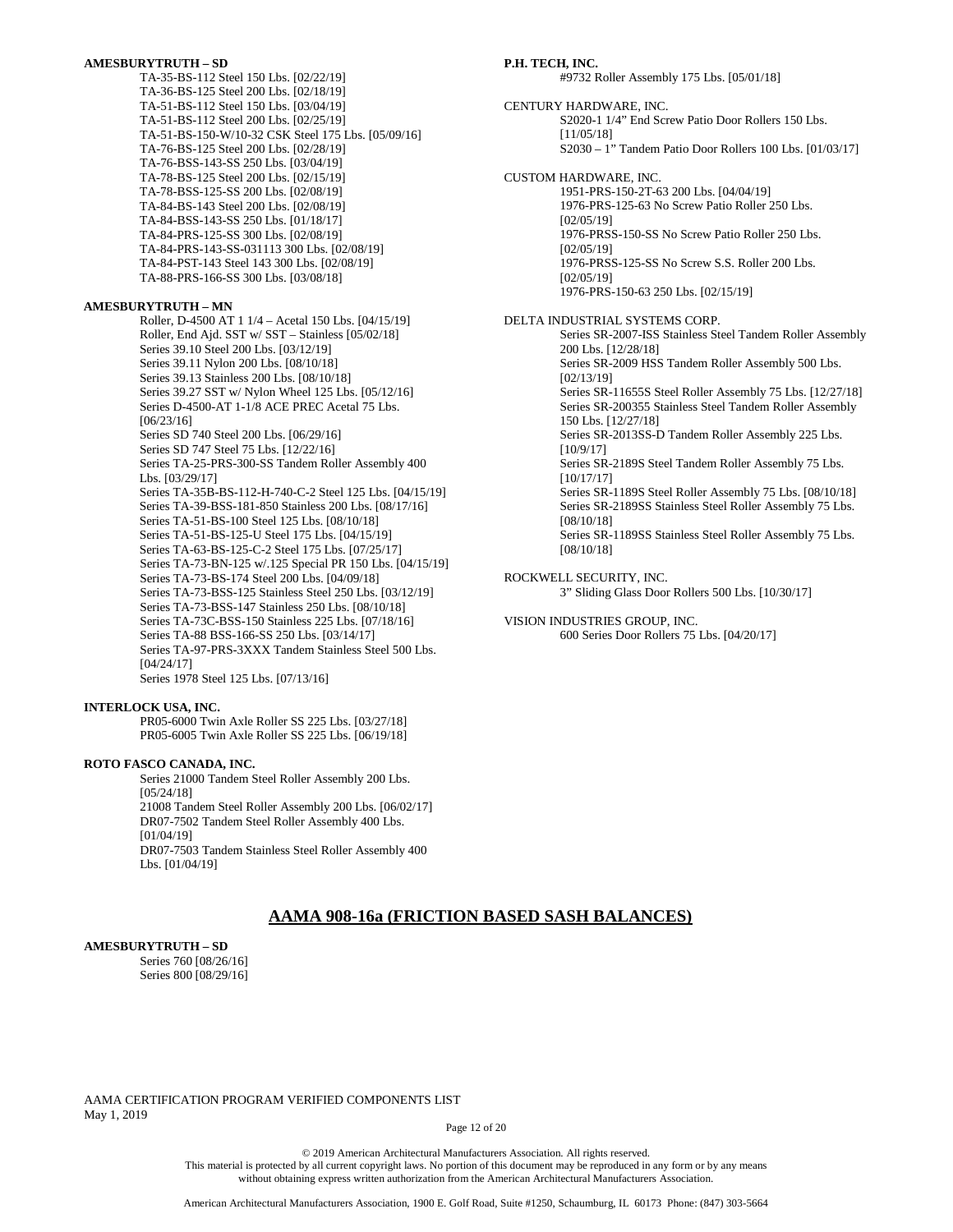# **Part Two Materials and Components Used for Installation**

# **SEALANTS**

Test reports are valid for 36 months from the test report's completion date, indicated on this report by brackets [ ].

# **AAMA 711-13 TYPE A, LEVEL 3 (SELF-ADHERING FLASHING USED FOR INSTALLATION OF EXTERIOR WALL FENESTRATION PRODUCTS)**

### **BERRY GLOBAL, INC. - KY**

627-20 Polyken Shadolastic Plus [02/28/19] 627-35 Polyken Shadolastic Plus [01/04/19] 640-14 Clear Butyl Flashing Tape [09/27/18]

### **E.I. du PONT de NEMOURS and COMPANY (DUPONT) –**

**Location A** DuPont™ Flashing Tape [01/22/18] DuPont™ StraightFlash™ [01/22/18] DuPont™ FlexWrap™ NF [03/30/18]

#### **E.I. du PONT de NEMOURS and COMPANY (DUPONT) – Location B**

DuPont™ StraightFlash™ VF [01/22/18] DuPont™ FlexWrap™ NF [01/22/18] DuPont™ StraightFlash™ [01/22/18]

#### **EDGE ADHESIVES**

Flashing Tape #14 [06/27/17] Flashing Tape #19 [06/27/17] **MITSUBISHI CHEMICAL AMERICA, INC.** Nichigo G-Tape 3040 Flashing Tape [03/19/18]

ECHOTAPE USA FL-G8712 [08/10/18]

LOUISIANA-PACIFIC CORPORATION Weatherstrip Gasketing & Edge-Sealing Materials [08/10/18]

POLYGUARD PRODUCTS, INC. PolyWall WindowSeal® [07/06/18]

PREMIER BUILDING SOLUTIONS XtraFlash [10/17/18]

# **AAMA 714-15 (LIQUID APPLIED FLASHING USED TO CREATE A WATER-RESISTIVE SEAL AROUND EXTERIOR WALL OPENINGS IN BUILDINGS**

### **BOSTIK, INC. - GA**

Hybri-Roll MS [04/26/17]

**TREMCO, INC.** Dymonic 100, Black [10/01/18] Vulkem 350 NF-R [10/01/18]

### **AAMA 808.3-16 (EXTERIOR PERIMETER SEALING COMPOUND)**

### **BOSTIK, INC. - GA**

78000 Bostik PRO-MS50 [06/09/16]

### **DAP PRODUCTS, INC.**

Dynaflex Ultra White [08/28/18]

### **DOW SILICONES CORPORATION**

791 [04/24/17] 795 [04/24/17] 9-1350 [05/15/17] DOWSIL™ CWS [11/13/17]

### **ITW POLYMER SEALANTS NORTH AMERICA**

Acryl-R SM8500 Elastomeric Sealant [08/03/17] 2100 Silyl-Modified Adhesive Sealant [11/06/17] Permathane SM7108 Polyurethane Sealant [11/06/17]

#### **NOVAGARD SOLUTIONS**

NovaBond Construction Sealant Type II [11/28/17] Novaflex® Multi-Purpose Adhesive Sealant Type II [10/24/17] Novaflex® Metal Roof Sealant Type I [10/24/17]

AAMA CERTIFICATION PROGRAM VERIFIED COMPONENTS LIST May 1, 2019

Novaflex® Metal Roof Sealant Type II [10/24/17] Novaflex® Ultra Low Migration High Impact Sealant [11/07/17] Novaflex® Ultra Low Migration Glazing Sealant [11/28/17] Novaflex® High Impact Window/Door Sealant [10/24/17] NovaUltra Adhesive Sealant [10/24/17] NovaBond White [03/12/19]

### **SOUDAL ACCUMETRIC**

Boss 125, White [07/23/18] Boss 125, Special Bronze [07/23/18] Boss 396, Clear [07/23/18] Boss 396, White [07/23/18] Boss 399, Clear [07/23/18] Boss 399, Black [07/23/18] SoudaSeal AP, White [07/23/18] SoudaSeal AP, Tan [07/23/18] SoudaSeal 50LM, Limestone [07/23/18] SoudaSeal 50LM, Aluminum Grey [07/23/18] SoudaSil N1, Clear [07/23/18] SoudaSeal N1, Driftwood [07/23/18] SoudaSil NFC, Clear [07/23/18]

Page 13 of 20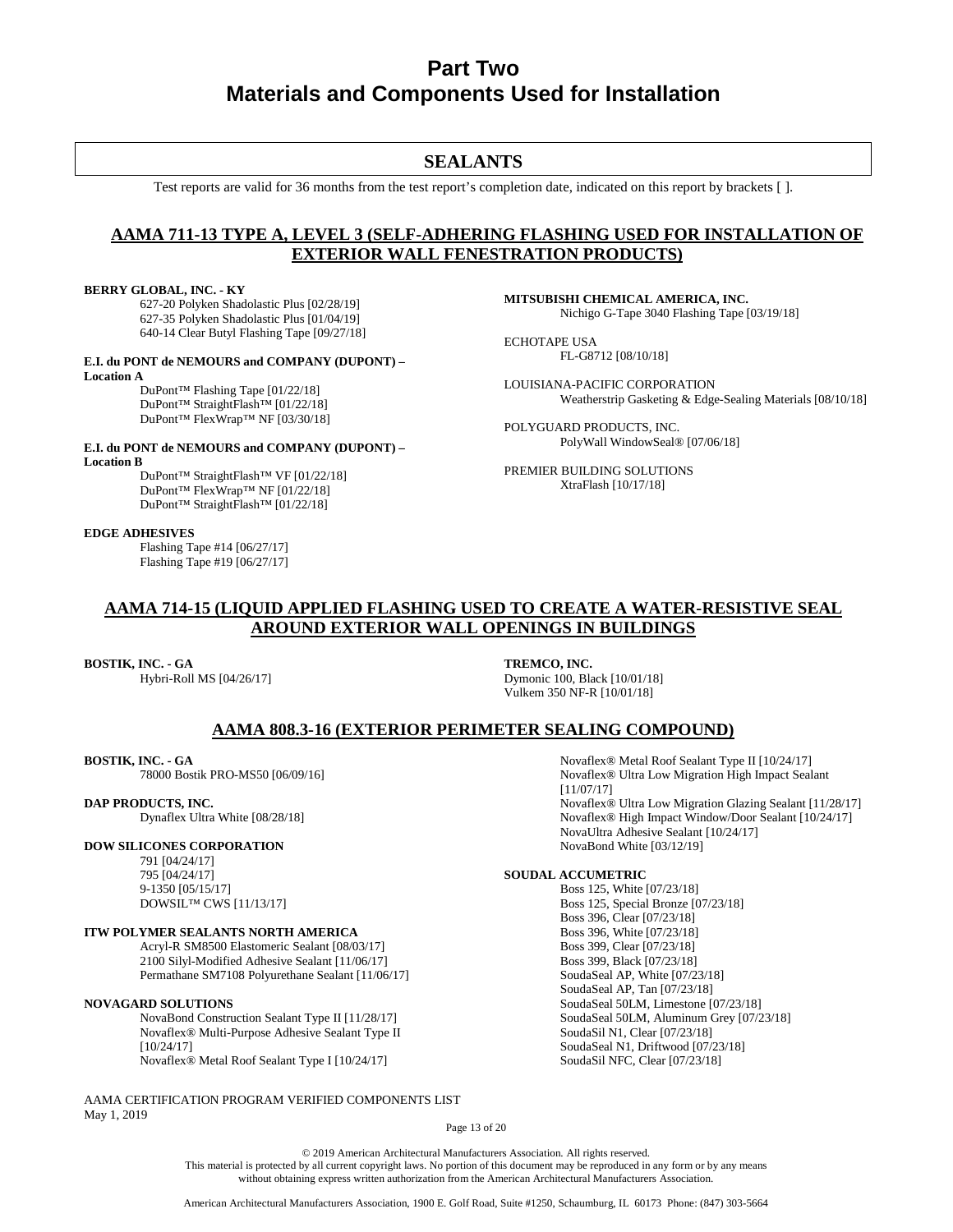**TREMCO, INC.**

Tremglaze U1600 [06/04/18] Dymonic FC [06/04/18] Vulkem 116 [06/04/18]

### FRANKLIN INTERNATIONAL

Titebond WeatherMaster Sealant, White [12/12/17] Titebond WeatherMaster Ultimate MP Sealant, White [12/12/17] Titebond WeatherMaster Metal Roof Sealant, White [12/12/17]

#### PECORA CORPORATION

896 FC [03/09/18] Series 895 NST [03/09/18] PREMIER BUILDING SOLUTIONS XtraBond 450 Fast Set, Clear [06/29/17] Xtra Bond 450 Neutral Cure Silicone [12/20/18] Xtra Bond 9500 Advanced Polymer Sealant [12/20/18]

### SILCO, INC.

Eco-Flex 9500 [03/27/19] Eco-Flex EF-9500, Black [03/27/19] Sil-Flex RTV-7500, White [03/27/19] Sil-Flex RTV-7500, White [03/27/19] Ultra-Flex, White [03/27/19]

# **AAMA 812-04 (2010) (ASSESSMENT OF SINGLE COMPONENT AEROSOL EXPANDING POLYURETHANE FOAMS FOR SEALING ROUGH OPENINGS OF FENESTRATION INSTALLATIONS)**

**DAP PRODUCTS, INC.** 

DraftStop™ 812 Low Pressure Window & Door Foam  $[01/25/17]$ 

### **THE DOW CHEMICAL COMPANY**

GREAT STUFF PRO™ Window & Door (Gun Foam) [06/19/18]

### **ICP ADHESIVES & SEALANTS**

Handi-Foam Window & Door [12/05/17] Handi-Foam Extreme Window & Door [12/05/17] Handi-Foam Window & Door West, M5928 [04/12/18] Handi-Foam Fireblock West, M5928 [04/12/18]

### **SOUDAL ACCUMETRIC**

Boss 334 [08/08/16] Soudal Soudafoam All Season [08/08/16] Soudal Soudafoam Door & Window [08/08/16] Soudal Soudafoam Flex [08/08/16]

FRANKLIN INTERNATIONAL Titebond Extreme Window & Door [12/05/17]

PREMIER BUILDING SOLUTIONS Xtra Foam Minimal Expansion Foam Sealant [12/13/18]

AAMA CERTIFICATION PROGRAM VERIFIED COMPONENTS LIST May 1, 2019

Page 14 of 20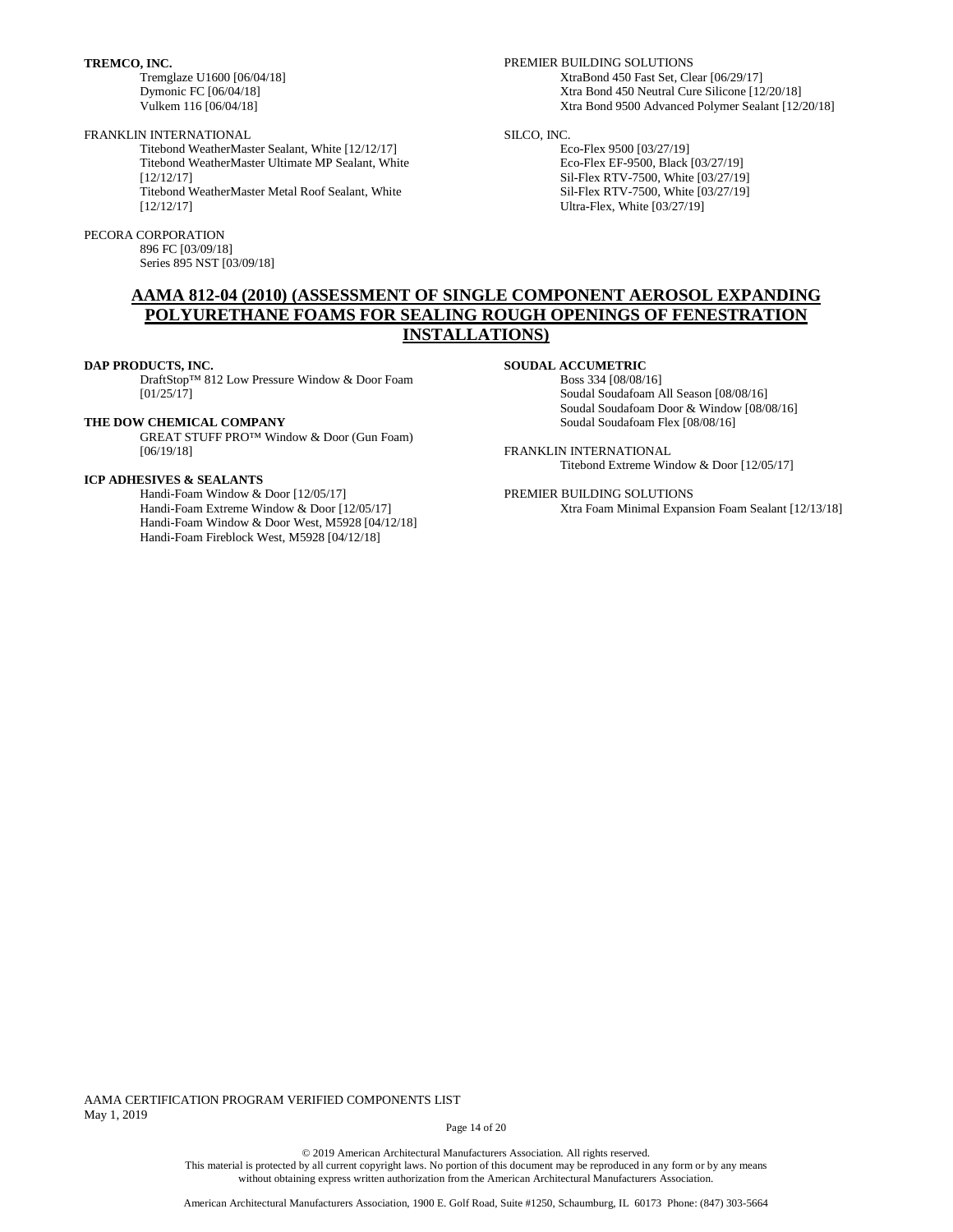# **VERIFIED COMPONENT LIST MANUFACTURERS**

**ADHESIVE APPLICATIONS 41 O'NEILL STREET EASTHAMPTON, MA 01027 PH: (413) 527-7120 FAX: (413) 527-7249 CONTACT: ROB BRALEWA EMAIL: [rbraiewa@adhesiveapps.com](mailto:rbraiewa@adhesiveapps.com)**

**ADHESIVES RESEARCH, INC. 400 SEAKS RUN ROAD GLEN ROCK, PA 17327 PH: (717) 227-3264 FAX: (717) 227-3284 CONTACT: SEVIYE GENC EMAIL: [sgenc@arglobal.com](mailto:sgenc@arglobal.com)**

**AMESBURYTRUTH – MA EXTRUDED DIVISION 57 SOUTH HUNT ROAD AMESBURY, MA 01913 PH: (978)834-3235 CONTACT: ASHRAF (ALFI) ALALFI EMAIL: [aalfi@amesburytruth.com](mailto:aalfi@amesburytruth.com)**

**AMESBURYTRUTH – MN TRUTH HARDWARE DIVISION 700 WEST BRIDGE STREET OWATONNA, MN 55060 PH: (507) 444-4766 CONTACT: MIKE ZIMMERMAN EMAIL: [mzimmerm@amesburytruth.com](mailto:mzimmerm@amesburytruth.com)**

**AMESBURYTRUTH – NC 125 AMESBURYTRUTH DRIVE STATESVILLE, NC 28625 PH: (704) 978-2890 CONTACT: GARY SLEEMAN EMAIL:** 

**[gary.sleeman@amesburytruth.com](mailto:gary.sleeman@amesburytruth.com)**

**AMESBURYTRUTH – NY SCHLEGEL SYSTEMS DIVISION 1555 JEFFERSON ROAD PO BOX 23197 ROCHESTER, NY 14692 PH: (585) 427-7200 CONTACT: MARK FOSTER EMAIL: [mfoster@amesburytruth.com](mailto:mfoster@amesburytruth.com)**

**AMESBURYTRUTH – SD BSI / DOOR HARDWARE DIVISIONS 5001 WEST DELBRIDGE STREET SIOUX FALLS, SD 57107 PH: (605) 306-4762 CONTACT: GARY NEWMAN EMAIL: [gnewman@amesburytruth.com](mailto:gnewman@amesburytruth.com)**

**ANTHONY INNOVATIONS (CHANGZHOU) CO. LTD. 21 TIANSHAN ROAD XINBEI NEW DISTRICT CHANGZHOU, JIANGSU CHINA 213022 PH: +61 3 9460-1166 FAX: +61 3 9460 2191 CONACT: TONY FURINA EMAIL:tony.furina@anthonygroup.net** **ASHLAND HARDWARE SYSTEMS VIA MONTERREY MATAMOROS #600 PARQUE INDUSTRIAL MILLENIUM APODACA, N.L., MEXICO C.P. 66600 PH: (469) 621-9802 FAX: (469) 713-2870 CONTACT: MARKUS MULLER EMAIL: markus.muller@ashlandhardware.com**

**ASTRO SHAPES LLC 65 MAIN STREET STRUTHERS, OH 44471 PH: (330) 755-1414 FAX: (330) 755-6205 CONTACT: KRISTINA RULE EMAIL: [kristina.rule@astroshapes.com](mailto:kristina.rule@astroshapes.com)**

**BERRY GLOBAL, INC. (Previously AdChem Corporation) 1852 OLD COUNTRY ROAD RIVERHEAD, NY 11901 PH: (631-727-6000 x 319 CONTACT: JOHN CARILLO, SR. EMAIL: [johncarillo@berryglobal.com](mailto:johncarillo@berryglobal.com)**

**BERRY GLOBAL, INC. (Previously AdChem Corporation) 2320 BOWLING GREEN ROAD FRANKLIN, KY 42134 PH: (270) 586-2329 FAX: (270) 586-2223 CONTACT: KATIE MOON EMAIL: [katiemoon@berryglobal.com](mailto:katiemoon@berryglobal.com)**

**BOSTIK, INC. - GA 1500 PARKER ROAD CONYERS, GA 330207 PH: (414) 607-1247 FAX: (414) 774-8075 CONTACT: DAVID KEULER EMAIL: David.keuler@bostik.com**

**BOSTIK, INC. – WI 11320 WATERTOWN PLANK ROAD WAUWATOSA, WI 53226 PH: (414) 607-1247 FAX: (414) 774-8075 CONTACT: DAVID KEULER EMAIL: David.keuler@bostik.com**

**CALDWELL MANUFACTURING CO. 2605 MANITOU RD ROCHESTER, NY 14692 PH: (585) 352-2828 FAX: (585) 352-8806 CONTACT: MATT BRADY EMAIL: [mbrady@caldwellmfgco.com](mailto:mbrady@caldwellmfgco.com)**

**CALDWELL MANUFACTURING CO. 9850 PROSPERITY LANE WILLIAMSPORT, MD 21795 PH: (585) 352-2828 FAX: (585) 352-8806 CONTACT: MATT BRADY EMAIL: [mbrady@caldwellmfgco.com](mailto:mbrady@caldwellmfgco.com)**

**CALDWELL MANUFACTURING CO. CALLE CANDELARIA #420, ESQUINA CON CALLE PINO SECO, FRACCIONAMIENTO TERRAZAS DEL VALLE CIUDAD JUAREZ, CHIHUAHUA 32648 MEXICO PH: (585) 352-2828 FAX: (585) 352-8806 CONTACT: MATT BRADY EMAIL: [mbrady@caldwellmfgco.com](mailto:mbrady@caldwellmfgco.com)**

**COLORCOAT, INC. 21447 SW 108TH AVE TUALATIN, OR 97062 PH: (916) 371-4000 FAX: (916) 371-4333 CONTACT: WILLIAM NOWAK EMAIL: [bill@colorcoatinc.com](mailto:bill@colorcoatinc.com)**

**COLORCOAT, INC. 4100 BERKELEY AVE. KINSTON, NC 28504 PH: (916) 371-4000 FAX: (916) 371-4333 CONTACT: WILLIAM NOWAK EMAIL: [bill@colorcoatinc.com](mailto:bill@colorcoatinc.com)**

**COLOROCOAT, INC. 294 NORTH INDUSTRIAL PARK ROAD MILTON, PA 17847 PH: (916) 371-4000 FAX: (916) 371-4333 CONTACT: WILLIAM NOWAK EMAIL:** [bill@colorcoatinc.com](mailto:bill@colorcoatinc.com)

**COLORCOAT, INC. 1347 TERMINAL ST. WEST SACRAMENTO, CA 95691 PH: (916) 371-4000 FAX: (916) 371-4333 CONTACT: WILLIAM NOWAK EMAIL: [bill@colorcoatinc.com](mailto:bill@colorcoatinc.com)**

**COLORCOAT, INC. 7341 E. 30TH STREET YUMA, AZ 85365 PH: (916) 371-4000 FAX: (916) 371-4333 CONTACT: WILLIAM NOWAK EMAIL: [bill@colorcoatinc.com](mailto:bill@colorcoatinc.com)**

**COMFORT LINE, LTD. 5500 ENTERPRISE BLVD. TOLEDO, OH 43612 PH: (419) 729-8520 FAX: (419) 729-1829 CONTACT: MATT CALLANAN EMAIL: [mcallanan@comfortlineinc.com](mailto:mcallanan@comfortlineinc.com)**

**DAP PRODUCTS, INC. VLETSKADE 1032 V421 WC ARKEL, NETHERLANDS PH: (440) 520-6522 CONTACT: BILL LONGO EMAIL: [wlongo@dap.com](mailto:wlongo@dap.com)**

**(THE) DOW CHEMICAL COMPANY 901 E. KANKAKEE RIVER DRIVE WILMINGTON, IL 60481 PH: (989) 638-9539 CONTACT: AMY WATZ EMAIL: [awatz@dow.com](mailto:awatz@dow.com)**

AAMA CERTIFICATION PROGRAM VERIFIED COMPONENTS LIST May 1, 2019

Page 15 of 20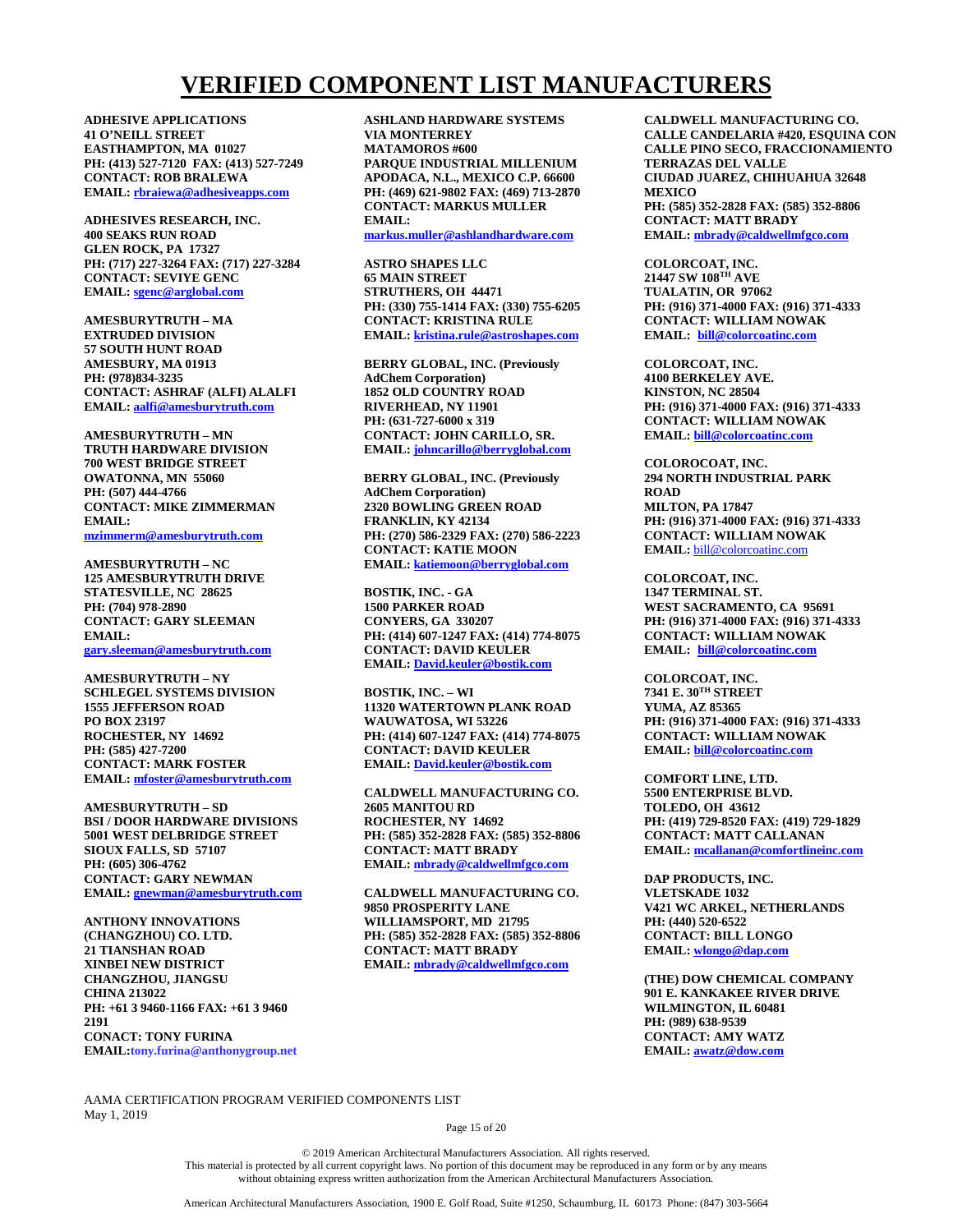**DOW SILICONES CORPORATION 2200 WEST SALZBURG ROAD AUBURN, MI 48611 PH: (989) 496-4000 CONTACT: KELLY ALLORE EMAIL: [k.allore@dowcorning.com](mailto:k.allore@dowcorning.com)**

**E.I. du PONT de NEMOURS and COMPANY (DUPONT) – Location A 974 CENTRE ROAD CRP 735/4TH FLOOR WILMINGTON, DE 19805 PH: 1-800-44TYVEK EMAIL: [corporate.inside](mailto:corporate.inside-sales@dupont.com)[sales@dupont.com](mailto:corporate.inside-sales@dupont.com)**

**E.I. du PONT de NEMOURS and COMPANY (DUPONT) – Location B 974 CENTRE ROAD CRP 735/4TH FLOOR WILMINGTON, DE 19805 PH: 1-800-44TYVEK EMAIL: [corporate.inside](mailto:corporate.inside-sales@dupont.com)[sales@dupont.com](mailto:corporate.inside-sales@dupont.com)**

**EDGE ADHESIVES 3200 COUNTRY ROAD 6 EAST ELKHART, IN 46514 PH: (678) 296-2543 FAX: (817) 928-1671 CONTACT: DARREN OURTH EMAIL: [dourth@edgeadhesives.com](mailto:dourth@edgeadhesives.com)**

**FLEXCON INDUSTRIAL LLC 6110 RITTIMAN RD SAN ANTONIO, TX 78218 PH: (210) 798-1907 FAX: (210) 798-1939 CONTACT: NICK THOMPSON EMAIL: [nthompson@flexconindustrial.com](mailto:nthompson@flexconindustrial.com)**

**GASKA TAPE INC. 1810 W. LUSHER AVE. ELKHART, IN 46517 PH: (574) 970-0227 FAX: (574) 522-7618 CONTACT: CHRIS HABEGGER EMAIL: [chabegger@gaska.com](mailto:chabegger@gaska.com)**

**H.B. FULLER COMPANY 1200 WILLOW LAKE BLVD. P.O. BOX 64683 (55164) SAINT PAUL, MN 55110 PH: (651) 236-5900 FAX: (651) 236-5055 CONTACT: BRIAN WHITE EMAIL: brian.white@hbfuller.com**

**HAINING LIJIALONG PILE WEATHER STRIP CO., LTD. NO 22 HONGQI ROAD WARP KITTING SCIENCE & TECHNOOGY IND. ZONE HAININ, ZHEIJIANG CHIA PH: (909)923-8618 CONTAC: REY NEA EMAIL: [reynea@atnwindows.com](mailto:reynea@atnwindows.com)** **HENKEL CORPORATION(formerly Nat'l Adhesives) 10 FINDERNE AVENUE BRIDGEWATER, NJ 08807 PH: (908) 685-6537 FAX: (908) 685-5306 CONTACT: KEVIN SHAW EMAIL: [kevin.shaw@us.henkel.com](mailto:kevin.shaw@us.henkel.com)**

**HYDRO PORTLAND 7933 NE 21ST STREET PORTLND, OR 97211 PH: (503)802-3127 CONTACT: RICK WALKER EMAIL: [pdx.aama.dl@sapagroup.com](mailto:pdx.aama.dl@sapagroup.com)**

**HYDRO EXTRUSIONS NORTH AMERICA, GAINESVILLE 2905 OLD OAKWOOD ROAD GAINESVILLE, GA 30504 PH: (770) 503-0389 CONTACT: BOBBY GARRETT EMAIL: [bobby.garrett@hydro.com](mailto:bobby.garrett@hydro.com)**

**HYDRO EXTRUSION CANADA, INC. – (CANADA 1) 325 AVRO AVENUE POINTE-CLAIRE, QC, CANADA H9R 5W3 PH: (514) 697-5120 CONTACT: SERGE GENDION EMAIL: [serge.gendion@hydro.com](mailto:serge.gendion@hydro.com)**

**HYDRO EXTRUSIONS NORTH AMERICA, DELHI 142 SAPA DRIVE DELHI, LA 71232 PH: (318) 878-6037 FAX: (318) 878-8109 CONTACT: MICHEAL K. COPES EMAIL: [mike.copes@hydro.com](mailto:mike.copes@hydro.com)**

**HYDRO EXTRUSIONS NORTH AMERICA, YANKTON 2500 ALUMAX RD. YANKTON, SD 57078 PH: (605) 665-6063 CONTACT: FERUCIO CELIA EMAIL: [ferucio.celia@sapagroup.com](mailto:ferucio.celia@sapagroup.com)**

**ICP ADHESIVES & SEALANTS 2775 BARBER ROAD NORTON, OH 44203 PH: (330) 753-4525 FAX: (330) 753-5199 CONTACT: SANDRA GUMP EMAIL: [sgump@icpadhesives.com](mailto:sgump@icpadhesives.com)**

**INLINE FIBERGLASS 30 CONSTELLATION COURT ETOBICOKE, ON, CANADA M9W 1K1 PH: (416) 679-1171 FAX: (416) 679-1150 CONTACT: ANTHONY BARTOLINI EMAIL: [abartolini@inlinefiberglass.com](mailto:abartolini@inlinefiberglass.com)**

**INTERLOCK USA, INC. 1105 SOUTH ROCK BLVD. STE 120- 123 RENO, NV 89502 PH: (775) 852-8808 FAX: (775) 852-8867 CONTACT: PETER MINTER EMAIL: [peter.minter@interlockna.com](mailto:peter.minter@interlockna.com)**

**ITW POLYMERS SEALANTS NORTH AMERICA 111 S. NURSERY RD IRVING, TX 75060 PH: (714) 793-1974 CONTACT: LESLEY HENRY III EMAIL: lesleyh@itwsealants.com**

**JOHN EVANS' SONS, INC. 1 SPRING AVENUE LANSDALE, PA 19446 PH: (215) 368-7700 FAX: (215) 368-9019 CONTACT: FRED KERSHAW EMAIL: [fdk@springcompany.com](mailto:fdk@springcompany.com)**

**KEYMARK CORPORATION 2540 KNIGHTS STATION RD. LAKELAND, FL 33810 PH: (863) 608-0525 CONTACT: LEO SLECTON EMAIL: [lslecton@keymarkcorp.com](mailto:lslecton@keymarkcorp.com)**

**KEYMARK CORPORATION 1188 CAYADUTTA STREET FONDA, NY 12068 PH: (518) 853-3421 FAX: (518) 853-3130 CONTACT: MIKE DRINDAK EMAIL: [mdrindak@keymarkcorp.com](mailto:mdrindak@keymarkcorp.com)**

**LAUREN MANUFACTURING, LLC 2228 REISER AVE SE NEW PHILADELPHIA, OH 44663 PH: (330) 308-7223 FAX: (330)339-1515 CONTACT: MARTHA CAMLIN EMAIL: [martha.camlin@lauren.com](mailto:martha.camlin@lauren.com)**

**LINETEC 7500 STEWART AVENUE WAUSAU, WI 54401 PH: (715) 846-3822 FAX: (800) 236-2589 CONTACT: CARA BAHLOW EMAIL: [cara.bahlow@linetec.com](mailto:cara.bahlow@linetec.com)**

**MI METALS 3015 INDUSTRIAL PARK ROAD MILLEN, GA 30442 PH: (478) 982-8830 FAX: (478) 982-8853 CONTACT: JOEY MERRITT EMAIL: [jmerritt@mimetals.com](mailto:jmerritt@mimetals.com)**

**MILGARD MANUFACTURING, INC. (WA1) 1001 54TH AVE. E TACOMA, WA 98424 PH: (916) 387-2739 FAX: (253) 926-0848 CONTACT: STEPHANIE FRANKEL EMAIL: [stephaniefrankel@milgard.com](mailto:stephaniefrankel@milgard.com)**

**MILGARD MANUFACTURING, INC. (WA2) 2935 SW 70th AVENUE EAST TACOMA, WA 98242 PH: (916) 387-2739 FAX: (253) 926-0848 CONTACT: MIKE BARTON EMAIL: [mikebarton@milgard.com](mailto:mikebarton@milgard.com)**

AAMA CERTIFICATION PROGRAM VERIFIED COMPONENTS LIST May 1, 2019

Page 16 of 20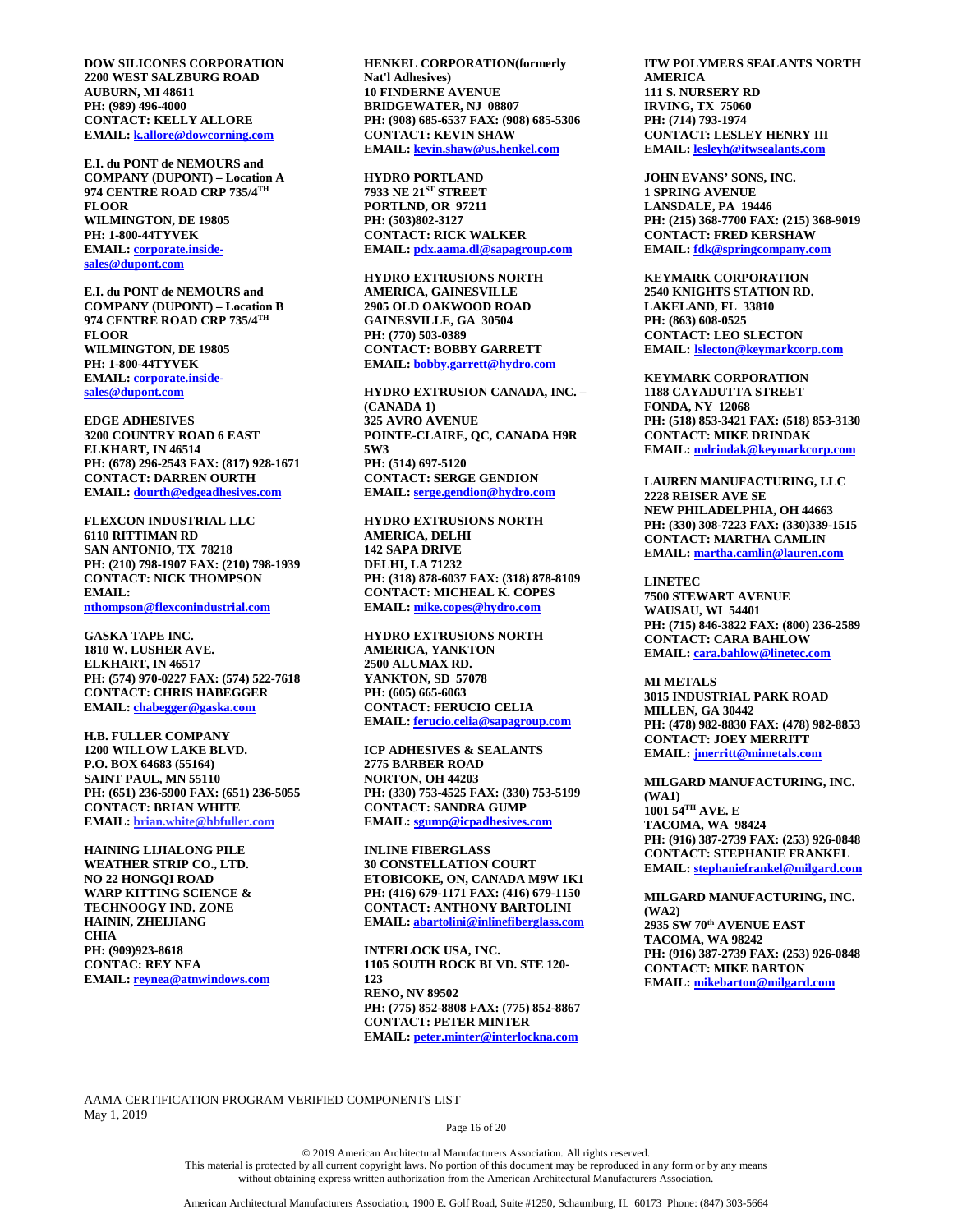**MILGARD MANUFACTURING, INC. (CA1) 6050 88TH STREET SACRAMENTO, CA 95628 PH: (916) 387-2739 FAX: (253) 926-0848 CONTACT: STEPHANIE FRANKEL EMAIL: [stephaniefrankel@milgard.com](mailto:stephaniefrankel@milgard.com)**

**MILGARD MANUFACTURING, INC. (CA2) 26879 DIAZ ROAD TEMECULA, CA 92590 PH: (916) 387-2739 FAX: (253) 926-0848 CONTACT: STEPHANIE FRANKEL EMAIL: [stephaniefrankel@milgard.com](mailto:stephaniefrankel@milgard.com)**

**MILGARD MANUFACTURING, INC. 20789 SW 115TH AVE. TUALATIN, OR 97064 PH: (916) 387-2739 FAX: (253) 926-0848 CONTACT: STEPHANIE FRANKEL EMAIL: [stephaniefrankel@milgard.com](mailto:stephaniefrankel@milgard.com)**

**MILGARD MANUFACTURING, INC. (CA3) 355 EASY STREET SIMI VALLEY, CALIFORNIA 93065 PH: (916) 387-2739 FAX: (253) 926-0848 CONTACT: STEPHANIE FRANKEL EMAIL: [stephaniefrankel@milgard.com](mailto:stephaniefrankel@milgard.com)**

**MILGARD MANUFACTURING, INC. 705 E. WILDLIFE PARKWAY SUITE #105 GRAND PRAIRIE, TX 75050 PH: (916) 387-2739 (253) 926-0848 CONTACT: STEPHANIE FRANKEL EMAIL: [stephaniefrankel@milgard.com](mailto:stephaniefrankel@milgard.com)**

**MILGARD MANUFACTURING, INC. 17450 E. 32ND PL. AURORA, CO 80011 PH: (916) 387-2739 FAX: (253) 926-0848 CONTACT: STEPHANIE FRANKEL EMAIL: [stephaniefrankel@milgard.com](mailto:stephaniefrankel@milgard.com)**

**MITSUBISHI CHEMICAL AMERICA, INC.** (formerly Nippon Gohsei USA) **DIATEX CO., LTD 2000 KUTSUKAKE KUROBE-SHI, TOYAMA 938-0013, JAPAN PH: (847) 255-1211 PH: (224) 200-6399 CONTACT: YUTA KAWAZOE EMAIL:** 

**[kawazoe.yuuta@ma.nichigo.co.jp](mailto:kawazoe.yuuta@ma.nichigo.co.jp)**

**MOMENTIVE PERFORMANCE MATERIALS 260 HUDSON RIVER ROAD WATERFORD, NEW YORK 12188 PH: (518) 233-3443 FAX: (518) 396-5213 CONTACT: ERROL BULL EMAIL: [Errol.bull@momentive.com](mailto:Errol.bull@momentive.com)**

**NEW J.W.L. GROUP LIMITED RM 5, 11/F, TUEN MUN CENTRAL SQUARE, 22HOI WING ROAD TUEN MUN, N.T., HONG KONG, CHINA PH: (852) 3152-3291 FAX: (852) 3152- 3294 CONTACT: WESLEY TANG EMAIL: [wesleytwc@gmail.com](mailto:wesleytwc@gmail.com)**

**NOVAGARD SOLUTIONS 5109 HAMILTON AVE. CLEVELAND, OH 44114 PH: (216) 409-2412 CONTACT: THOMAS R. MAIER EMAIL:** [tmaier@novagard.net](mailto:tmaier@novagard.net)

**NUCOAT NORTH AMERICA, LLC 7775 WALTON PARKWAY, SUITE 111 NEW ALBANY, OH 43054 PH: (614) 7450-4002 FAX: (614) 750-4003 CONTACT: SHELLEY LEE EMAIL: [slee@nucoat.com](mailto:slee@nucoat.com)**

**P.H. TECH, INC. 8650 BOUL. GUILLAUME-COUTURE LEVIS, QC G6V 9G9 CANADA PH: (418)833-3231 FAX: (418) 833-6847 CONTAT: J.F. CHAINEY EMAIL: [jfchainey@phtech.ca](mailto:jfchainey@phtech.ca)**

**PLY GEM EXTRUSION 2870 NORTH HARVEY MITCHELL PKWY SUITE 400 BRYAN, TEXAS 77807 PH: (979) 779-1051 CONTACT: BOB ANDERSON EMAIL: [banderson@plygemwindows.com](mailto:banderson@plygemwindows.com)**

**ROTO FASCO CANADA, INC. 6625 ORDAN DRIVE UNIT #1 MISSISSAUGA, ONT L5T 1X2 CANADA PH: (905)670-8559 FAX: (905) 670-8560 CONTACT: DANA FARGNOLI EMAIL: dana.fargnoli@roto-frank.com**

**ROTO FRANK OF AMERICA 14 INSPIRATION LANE RESEARCH PARK CHESTER, CT 06412 PH: (860) 526-4996 x728 CONTACT: DANA FARGNOLI EMAIL: dana.fargnoli@roto-frank.com**

**ROYAL ADHESIVES & SEALANTS, INC. 4401 PAGE AVENUE, P.O. BOX 457 MICHIGAN CENTER, MI 49254 PH: (517) 841-7211 FAX: (517) 764-6697 CONTACT: SANDRA BIVINS EMAIL:** [sandra.bivins@rascp.com](mailto:sandra.bivins@rascp.com)

**YALE DWS UNITS A-F, KINGSMEAD INDUSTRIAL ESTATE PRINCESS ELIZABETH WAY CHELTENHAM, GLOUCESTERSHIRE GL51 7RE UNITED KINGDOM PH: +44(0)1242-221200 FAX: +44(0)1242-520828 CONTACT: GARY DENLEY EMAIL: [gary\\_denley@securistyle.co.uk](mailto:gary_denley@securistyle.co.uk)**

**SIMONTON WINDOWS 2019 EAST MONTE VISTA AVE. VACAVILLE, CA 95688 PH: (304) 420-9352 FAX: (800) 746-6698 CONTACT: TINA SEESE EMAIL: [tina.seese@plygem.com](mailto:tina.seese@plygem.com)**

**STERN & COMPANY 17830 ENGLEWOOD DR. UNIT #2 CLEVELAND, OH 44130 PH: (440) 239-4200 FAX: (440) 239-4202 CONTACT: MIKE MONAGHAN EMAIL: [mikemonaghan@sterngroup.com](mailto:mikemonaghan@sterngroup.com)**

**SOUDAL ACCUMETRIC 350 RING ROAD ELIZABETHTOWN, KY 42701 PH: (270) 737-8005 FAX: (270) 765-2412 CONTACT: BRIAN JOHNSTON EMAIL: [bjohnston@accumetricinc.com](mailto:bjohnston@accumetricinc.com)**

**TECTON PRODUCTS, LLC 4401 15TH AVE. NW FARGO, ND 58108 PH: (701) 277-5442 FAX: (701) 277-0219 CONTACT: ROB PLAGEMANN EMAIL:** 

**[rplagemann@tectonproducts.com](mailto:rplagemann@tectonproducts.com)**

**TECTON PRODUCTS, LLC 5415 CORPORATE CIRCLE SALEM, VA 24153 PH: (701) 277-0209 FAX: (701) 277-0219 CONTACT: ROB PLAGEMANN EMAIL: [rplagemann@tectonproducts.com](mailto:rplagemann@tectonproducts.com)**

**TREMCO, INC. - CANADA 215 WICKSTEED AVENUE TORONTO, ON M4H 1G7 CANADA PH: (216) 292-5135 FAX: (216) 766-5535 CONTACT: STEWART SNELL EMAIL: [ssnell@tremcoinc.com](mailto:ssnell@tremcoinc.com)**

**TREMCO, INC. – OHIO 3735 GREEN ROAD BEACHWOOD, OH 44122-5730 PH: (419) 207-2020 FAX: (216) 766-5535 CONTACT BRIAN M. GAGNE EMAIL:** [bgagne@tremcoinc.com](mailto:bgagne@tremcoinc.com)

**TRUSEAL TECHNOLOGIES 23150 COMMERCE PARK BEECHWOOD, OH 44122 PH: (216) 910-1540 FAX: (216) 910-1506 CONTACT: ED LAO EMAIL: [edward.lao@quanex.com](mailto:edward.lao@quanex.com)**

AAMA CERTIFICATION PROGRAM VERIFIED COMPONENTS LIST May 1, 2019

Page 17 of 20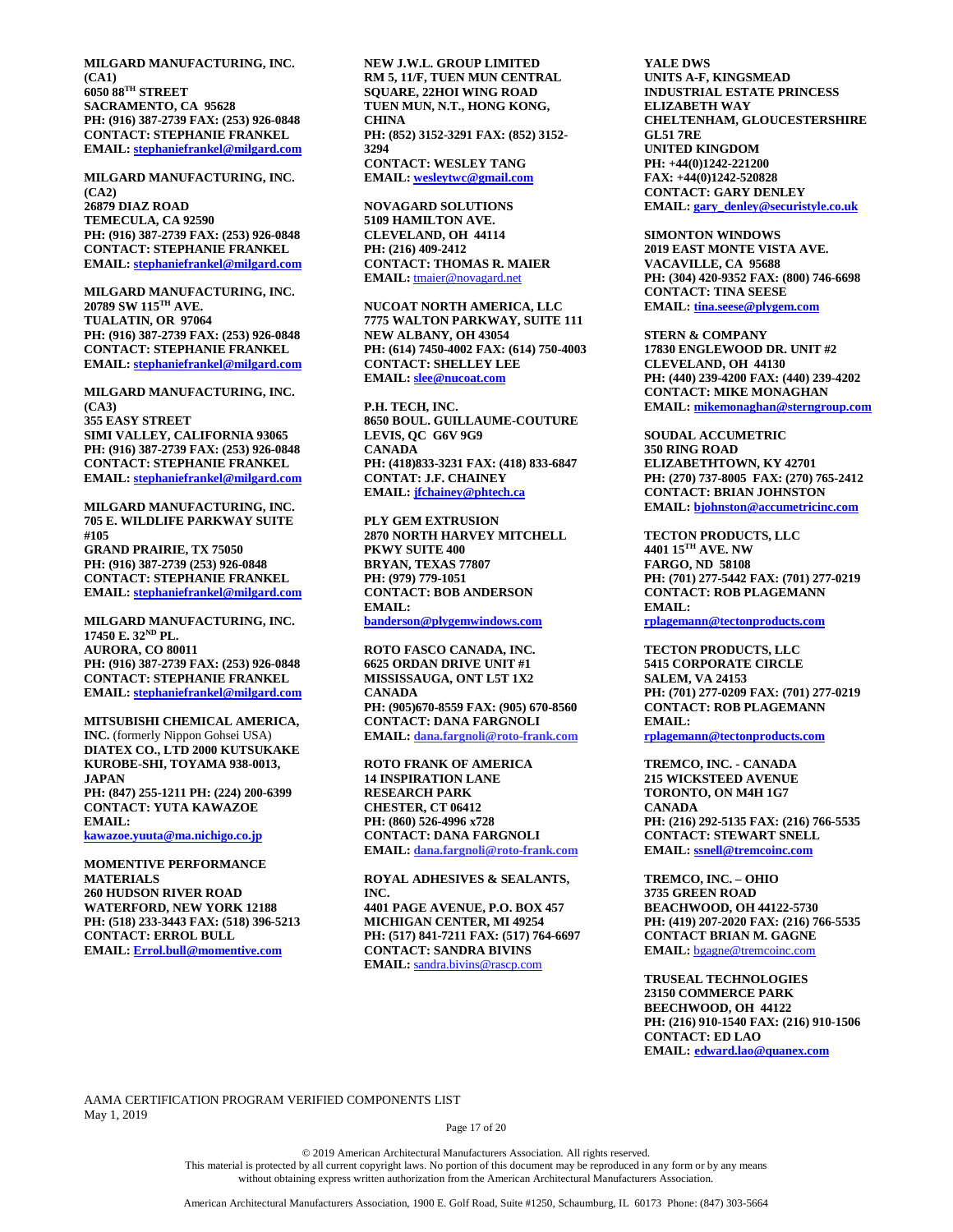**ULTRAFAB, INC. 1050 HOOK ROAD FARMINGTON, NY 14425 PH: (585) 924-2186 FAX: (585) 924-7680 CONTACT: MARK SENNETT EMAIL: [msennett@UltraFab.com](mailto:msennett@UltraFab.com)**

**YKK AP AMERICA (GA1) 332 FIRETOWER ROAD DUBLIN, GA 31021 PH: (478) 277-1955 FAX: (478) 277-1950 CONTACT: SHANE TANNER EMAIL: [shanetanner@ykk-api.com](mailto:shanetanner@ykk-api.com)**

**YKK AP AMERICA (GA2) 1229 HIGHWAY 441 BY-PASS DUBLIN, GA 31021 PH: (478) 278-6851 CONTACT: KEN ALLEN EMAIL: [kenallen@ykk-api.com](mailto:kenallen@ykk-api.com)**

3M VENTURE COMPANY 3M CENTER 230-2S-29 ST. PAUL, MN 55075 PH: (651) 736-5716 FAX: (651) 737-1920 CONTACT: GREG PETERKA EMAIL[: ggpeterka5@mmm.com](mailto:ggpeterka5@mmm.com)

ACU PLASMOLD, INC. XINSHA INDUSTRIAL ZONE, MUZHOU TOWN, XINHUI DISTRICT JIAGMEN, GUANGDONG, CHINA 529050 PH: (626) 788-7657 CONTACT: JOHN H. QUACH EMAIL[: acuhardwareusa@gmail.com](mailto:acuhardwareusa@gmail.com)

ACME WINDOW & DOOR HARDWARE, LLC 777 SCHWAB ROAD UNIT J HATFIELD, PA 19440 PH: (267) 649-7799 FAX: (267) 649-7826 CONTACT: FRANKIE NGUYEN EMAIL[: frankiebci@yahoo.com](mailto:frankiebci@yahoo.com)

ADFAST CORP. 2685 DIAB STREET ST-LAURENT, QC, CANADA H4S 1E7 PH: (514) 617-0765 CONTACT: JEAN-PIERRE ST-DENIS EMAIL[: jean-pierre.st](mailto:jean-pierre.st-denis@adfastcorp.com)[denis@adfastcorp.com](mailto:jean-pierre.st-denis@adfastcorp.com)

ALTAISEER ALUMINIUM COMPANY 2ND INDUSTRIAL AREA, STREET 245 P.O. BOX 6416, RIYADH 11442 KINGDOM of SAUDI ARABIA PH: +966 11 2655550 FAX: +966 11 2651648 CONTACT: JAGADEESH G.B. EMAIL[: imtiyaz@altaiseer.com](mailto:imtiyaz@altaiseer.com)

ALUMINIO TEXCOCO, S.A. de C.V. CALLE PALMAS LOTES 10, 15 Y 16 MANZANA XII CD. INDUSTRIAL BRUNO PAGLIAI, VERACRUZ, VER. C.P. 91697 MEXICO PH: (229) 923-4801 CONTACT: FERNANDO JIMENEZ MARTINEZ EMAIL[: fmartinez@extmet.com](mailto:fmartinez@extmet.com)

ANLIN INDUSTRIES 1665 TOLLHOUSE RD. CLOVIS,A 93611 PH: (800)287-7996 CONTAT: ERIC HYMER EMAIL[: eymer@anlin.com](mailto:eymer@anlin.com)

AV COATINGS, LTD. 326 WILDCAT ROAD TORONTO, ON, CANADA M3J 2N5 PH: (416) 74-7746 FAX: (416) 674-1579 CONTACT: OKSANA ALIYEV EMAIL[: orders@clickcoatings.com](mailto:orders@clickcoatings.com)

AZCOR, INC. 57 ASHBRIDGE CIRCLE, UNIT 1 WOODBRIDGE, ON, CANADA L4L 3R5 PH: (905) 856-8789 FAX: (905) 856-8597 CONTACT: ROSS VALLESTEROS EMAIL[: ross.vallesteros@azcorinc.com](mailto:ross.vallesteros@azcorinc.com)

CASCADE AQUA-TECH, LTD. 100-3215 NORLAND AVE BURNABY, BC, V5B 3A9 CANADA PH: (604) 291-6101 FAX: (604) 291-7202 CONTACT: DAVE METZLER EMAIL[: dmetzler@cascadeaqua.com](mailto:dmetzler@cascadeaqua.com)

CENTURY HARDWARE, INC. 5700 3RD AVE SOUTH SEATTLE, WA 98108 PH: (206) 767-7801 FAX: (206) 767-7802 CONTACT: RICH DUNKLE EMAIL[: richd@centuryhdw.com](mailto:richd@centuryhdw.com)

CLOVERDALE PAINT, INC. 50 PANET ROAD WINNIPEG, MB, CANADA R2J 0R9 PH: (204) 235-2382 FAX: (204) 233-5051 CONTACT: ROBERT TINSLEY EMAIL[: btinsley@cloverdalepaint.com](mailto:btinsley@cloverdalepaint.com)

(THE) COEUR D'ALENE WINDOW **COMPANY** 115 N. SYCAMORE SPOKANE, WA 99202 PH: (509) 340-0705 CONTACT: MARK MCVAY EMAIL[: mark@coeurdalenewindow.com](mailto:mark@coeurdalenewindow.com)

CRYSTAL FINISHING SYSTEMS, INC. 4704 BAYBERRY STREET SCHOFIELD, WI 54476 PH: (715) 846-2248 FAX: (715) 355-8812 CONTACT: MICHAEL H. SCHROEDEL EMAIL: [mike.schroedel@crystalfinishing.com](mailto:mike.schroedel@crystalfinishing.com)

CUSTOM HARDWARE, INC. 82 INDUSTRIAL WAY BUELLTON, CA 93427 PH: (805) 693-5150 FAX: (805) 693-5105 CONTACT: THOMAS HAUBER EMAIL[: tom@customhardware.biz](mailto:tom@customhardware.biz)

DELTA BALANCE SYSTEMS 4086 BOUL INDUSTRIEL LAVAL, QUEBEC, CANADA H7L 6V3 PH: (450) 624-1771 FAX: (450) 624-0815 CONTACT: NEEMAN MALEK EMAIL[: neeman@delta-balance.com](mailto:neeman@delta-balance.com)

DELTA INDUSTRIAL SYSTEMS CORP. 1275 SAWGRASS CORPORATE PARKWAY SUNRISE, FL 33323 PH: (954) 851-9991 FAX: (954) 845-0200 CONTACT: GEOFFREY DEPASS EMAIL[: geoffdepass@deltaregent.com](mailto:geoffdepass@deltaregent.com)

DIGGER SPECIALTIES, INC. 3639 DESTINY DRIVE BREMEN, IN 46506 PH: (574) 546-2811 FAX: (574) 546-2467 CONTACT: JESSE HEINES EMAIL[: jheines@diggerspecialties.com](mailto:jheines@diggerspecialties.com)

ECHOTAPE USA 2555 DOLLARD BUILDING 3, DOOR 62/63 LASALLE, QC H8N 3A9 CANADA PH: (514) 489-8689 FAX: (514) 489-9707 CONTACT: MITCHEL PORT EMAIL[: mitchelp@echotape.com](mailto:mitchelp@echotape.com)

FENSEAL, LLC 4445 FAIRVIEW STREET BURLINGTON, ON L7L 2A4 PH: (843) 747-2577 FAX: (843) 747-5077 CONATCT: RON BALOG EMAIL[: rbalog@novagroupsales.com](mailto:rbalog@novagroupsales.com)

FRANKLIN INTERNATIONAL 2020 BRUCK STREET COLUMBUS, OHIO 43207 PH: (614) 445-1384 FAX: (614) 445-1813 CONTACT: HEATHER DAGES EMAIL: [heatherdages@franklininternational.com](mailto:heatherdages@franklininternational.com)

GUANGDONG XIN WEI ALUMINUM PRODUCTS CO., LTD. NANJIANG INDUSTRIAL PARK SIHUI CITY, GUANGDONG CHINA PH: (780) 444-7854 FAX: (780) 444-7855 CONTACT: ROY HENNING EMAIL: croyhenning@gmail.com

HEBEI JIANAN SEALS TECHNOLOGY CO., LTD. NO. 103 PUJIANG STREET, ECONOMIC DEVELOPMENT ZONE, QINGHE **COUNTY** XINGTAI, HEBEI, CHINA 054800 PH: +86-319-8055959 FAX: +86-319- 8055359 CONTACT: ZHIGUO YIN EMAIL: [admin@eco-ks.cn](mailto:admin@eco-ks.cn)

AAMA CERTIFICATION PROGRAM VERIFIED COMPONENTS LIST May 1, 2019

Page 18 of 20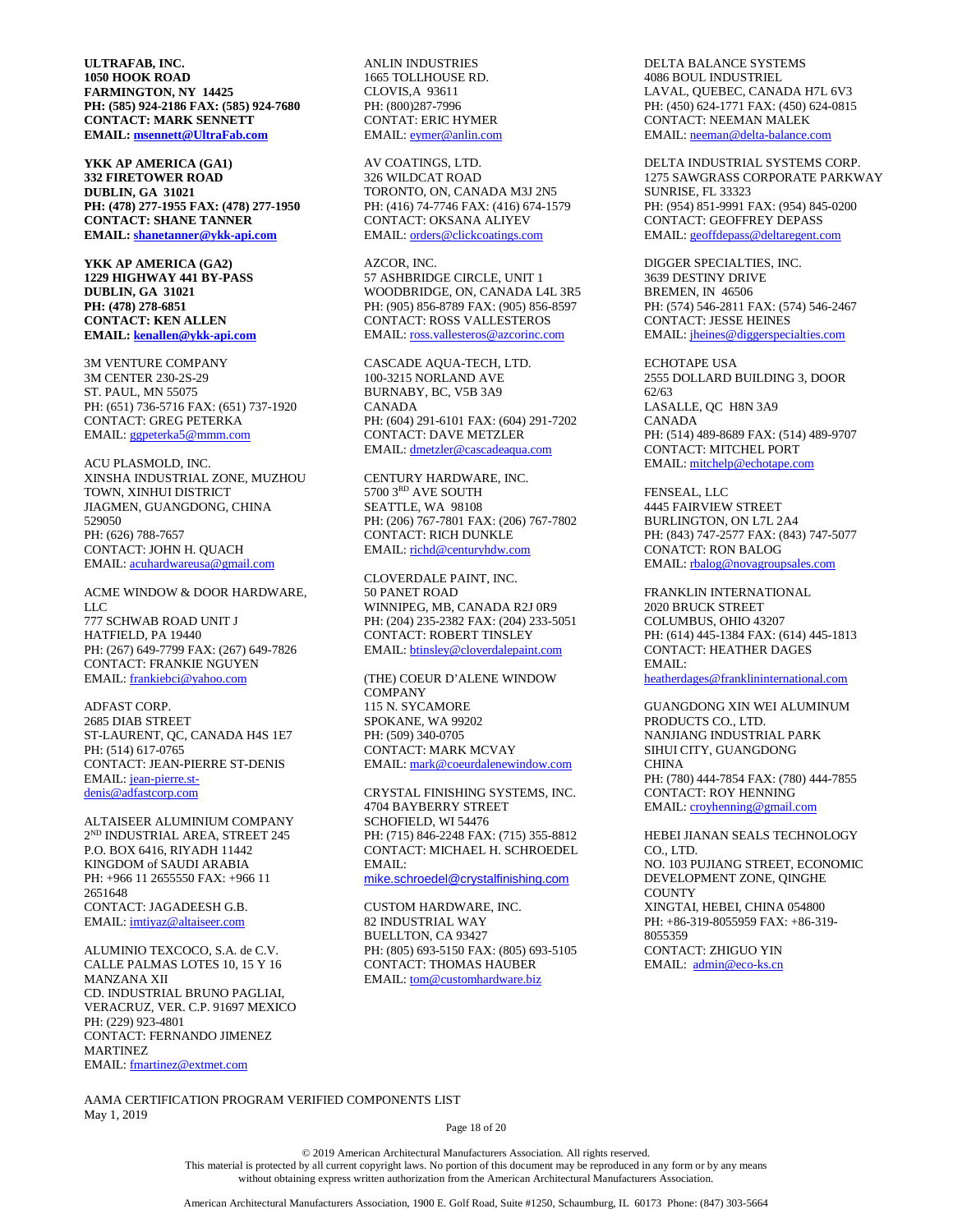HENNIGES AUTOMOTIVE SCHLEGEL CANADA dba SEALMAX 4445 FAIRVIEW STREET BURLINGTON, ON, CANADA L7L 2A 4 PH: (289) 636-4420 CONTACT: CATHY KING EMAIL: [cathy.king@hennigesautomotive.com](mailto:cathy.king@hennigesautomotive.com)

INDUSTRIAL SALES CORPORATION 727 POST ROAD EAST WESTPORT, CT 06880 PH: (203) 227-5988 FAX: (203) 227-2263 CONTACT: JIM HORNUNG EMAIL[: jhornung@iscamerica.com](mailto:jhornung@iscamerica.com)

INTEK PLASTICS 1000 SPIRAL BOULEVARD HASTINGS, MINNESOTA 55033 PH: (651) 480-5192 FAX: (651) 437-3805 CONTACT:BRANDT SCHRANKLER EMAIL[: bschrankler@intekplastics.com](mailto:bschrankler@intekplastics.com)

JIANGYIN EAST-CHINA ALUMINIUM TECHNOLOGY CO., LTD. NO. 389 QINFENG ROAD, HUASHI TOWN JIANGYIN CITY, JIANGSU PROVINCE, CHINA 214421 PH: +86 510-86219018 FAX: +86 510- 86219016 CONTACT: MR. YUAN EMAIL[: dhyjp1026@126.com](mailto:dhyjp1026@126.com)

KERN-LIEBERS USA 1510 ALBON ROAD HOLLAND, OH 43528 PH: (419) 865-2437 FAX: (419) 865-2738 CONTACT: JOHN HENNESSEY EMAIL[: jhennessey@kl-usa.com](mailto:jhennessey@kl-usa.com)

KEYSTONE KOATING, LLC 295 WOOD CORNER ROAD LITITZ, PA 17543 PH: (717) 738-2148 FAX (717) 738-7370 CONTACT: SYLVAN MARTIN EMAIL: [sylvan.martin@keystonekoating.com](mailto:sylvan.martin@keystonekoating.com)

KOLORBOND INTERNATIONAL, LTD. 57 ASHBRIDGE CIRCLE UNIT 1 WOODBRIDGE, ON, CANADA L4L 3R5 PH: (905) 856-8789 FAZ: (905) 856-8597 CONTACT: ROSS VALLESTEROS EMAIL[: ross.vallesteros@azcorinc.com](mailto:ross.vallesteros@azcorinc.com)

LOUISIANA-PACIFIC CORPORATION 414 UNION STREET, SUITE 2000 NASHVILLE, TENNESSEE 37219 PH: (615) 986-5888 FAX: (866) 861-4903 CONTAT: PHILIP VACCA EMAIL[: phil.vacca@lpcorp.com](mailto:phil.vacca@lpcorp.com)

MAGNOLIA WINDOW AND DOOR 1000 PYRATICH DR BALDWIN, GA 30511 PH: (706) 894-4353 CONTACT: CLINT BARNETT EMAIL: [clint.barnett@krestmark.com](mailto:clint.barnett@krestmark.com)

MD BUILDING PRODUCTS 3715 LEEFIELD ROAD BROOKLET, GA 30415 PH: (912) 842-2439 FAX: (912) 842-2081 CONTACT: BRIAN HENDRIX EMAIL[: brian.hendrix@mdteam.com](mailto:brian.hendrix@mdteam.com)

MOUNTAIN RIDGE METALS 1517 STATE ROUTE 209 MILLERSBURG, PA 17061 PH: (717) 692-4851 CONTACT" BRAXTON SPONSLER EMAIL: [bsponsler@mountainridgemetals.com](mailto:bsponsler@mountainridgemetals.com)

NEW HORIZON SHUTTERS INTERNATIONAL, LLC 7259 B SPA ROAD N. CHARLESTON, SC 29418 PH: (843) 225-2516 FAX: (843) 797-7769 CONTACT: IAN GEDDIE EMAIL[: igeddie@newhorizonshutters.com](mailto:igeddie@newhorizonshutters.com)

NUCO, INC. 150 CURTIS DRIVE GUELPH, ON N1K 1N5 CANADA PH: (519) 823-4994 FAX: (519) 823-1099 CONTACT: CHRIS OSWIN EMAIL[: COswin@nucoinc.com](mailto:COswin@nucoinc.com)

PANASIA ALUMINIUM, LTD No. 318 ZENGCHENG ROAD, LICHENG **TOWN** ZENGCHENG DISTRICT GUANGZHOU, GUANGDONG PROVINCE, CHINA 511300 PH: (020) 6173-8688 FAX: (020) 8262- 7828 CONTACT: EDWARD YANG EMAIL[: Edward.yang@palum.com](mailto:Edward.yang@palum.com)

PECORA CORPORATION 165 WAMBOLD RD. HARLEYSVILLE, PA 19438 PH: (215) 723-6051 FAX: (215) 721-0286 CONTACT: MICHAEL MURPHY EMAIL[: murphym@pecora.com](mailto:murphym@pecora.com)

POLYGUARD PRODUCTS, INC. 1901 S. US HWY 287 CORSICANA, TX 75110 PH: (214) 515-5018 CONTACT: TANYA WILLIAMS EMAIL[: twilliams@polyguard.com](mailto:twilliams@polyguard.com)

PREMIER BUILDING SOLUTIONS - Previously known as Premier Industrial Supply 480 NOVA DRIVE SE MASSILLON, OH 44646 PH: (330) 244-2907 FAX: (330) 244-9423 CONTACT: DEBRA HEETER EMAIL: [debra.heeter@premierbuildingsolutions.net](mailto:debra.heeter@premierbuildingsolutions.net) PROFILE CUSTOM EXTRUSIONS, LLC 100 ANDERSON ROAD ROME, GEORGIA 30161 PH: (706) 234-7558 FAX: (706) 234-7649 CONTACT: DANNY M. THOMAS EMAIL[: dthomas@pcextrusions.com](mailto:dthomas@pcextrusions.com)

RADISSON INDUSTRIES, INC. 136 BOUL LEON VACHON INDUSTRIEL ST. LAMBERT DE LAUZON QUEBEC G0S 2W0 PH: (418) 889-9032 FAX: (418) 889-0103 CONTACT: CHRISTIAN CARRIER EMAIL[: ccarrier@industriesradisson.com](mailto:ccarrier@industriesradisson.com)

REPUBLIC POWDERCOAT **CORPORATION** R-2 JY & SONS COMPOUND, VETERANS CENTER TAGUIG CITY, 1630 METRO MANILA, PHILIPPINES PH: 632-927-1187 FAX: 632-456-8457 CONTACT: ALEXANDER T. TIAMLEE EMAIL[: repcoat.ajtlee@gmail.com](mailto:repcoat.ajtlee@gmail.com)

ROCKWELL SECURITY, INC. NO. 30 INDUSTRIAL PARK 36TH ROAD TAICHUNG, TAIWAN 40768 PH: (510) 270-5633 (309) 276-2680 CONTACT: RAMESH SATRAM EMAIL[: info@rockwellsecurityinc.com](mailto:info@rockwellsecurityinc.com)

SAINT-GOBAIN PERFORMANCE PLASTICS 1 SEALANTS PARK GRANVILLE, NY 12832 PH: (518) 642-2200x247 FAX: (518) 642- 1792 CONTACT: TALESHIA FOSTER EMAIL[: taleshia.h.foster@saint-gobain.com](mailto:taleshia.h.foster@saint-gobain.com)

SEAL METHODS, INC. 11915 SHOEMAKER AVENUE SANTA FE SPRINGS, CA 90670 PH: (562)944-0291 FAX: (562) 946-9439 CONTAT: RON McGUIRE EMAIL: ronm@sealmethodsinc.com

SHIN-ETSU SILICONES OF AMERICA 1150 DAMAR DR. AKRON, OH 44305 PH: (317) 841-0164 FAX: (425) 988-7491 CONTACT: JOHN HEITLER JR. EMAIL[: jheitler@shinetsusilicones.com](mailto:jheitler@shinetsusilicones.com)

SIERRA ALUMINUM, CO. 11806 PACIFIC AVE. FONTANA, CA 92337 PH: (951) 781-7800 FAX: (951) 787-6576 CONTACT: VICTOR TOSCANO EMAIL: [victor.toscano@sierraaluminum.com](mailto:victor.toscano@sierraaluminum.com)

SILCO, INC. 7635 ST. CLAIR AVE. MENTOR, OH 44060 PH: (440) 975-8886 FAX: (440) 975-8887 CONTACT: JOSEPH F. OLIVERIO JR. EMAIL[: joeo@silco-inc.com](mailto:joeo@silco-inc.com)

AAMA CERTIFICATION PROGRAM VERIFIED COMPONENTS LIST May 1, 2019

Page 19 of 20